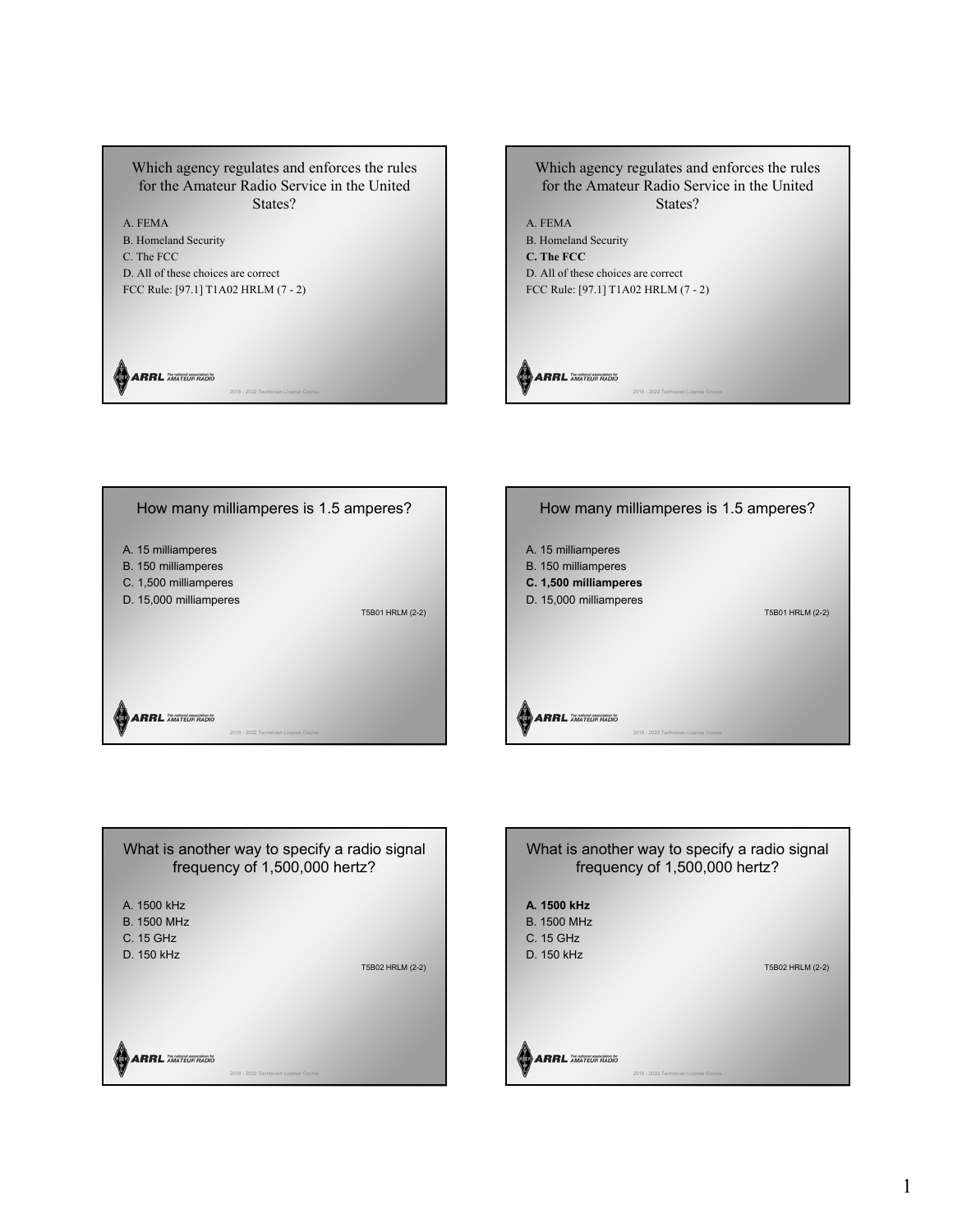







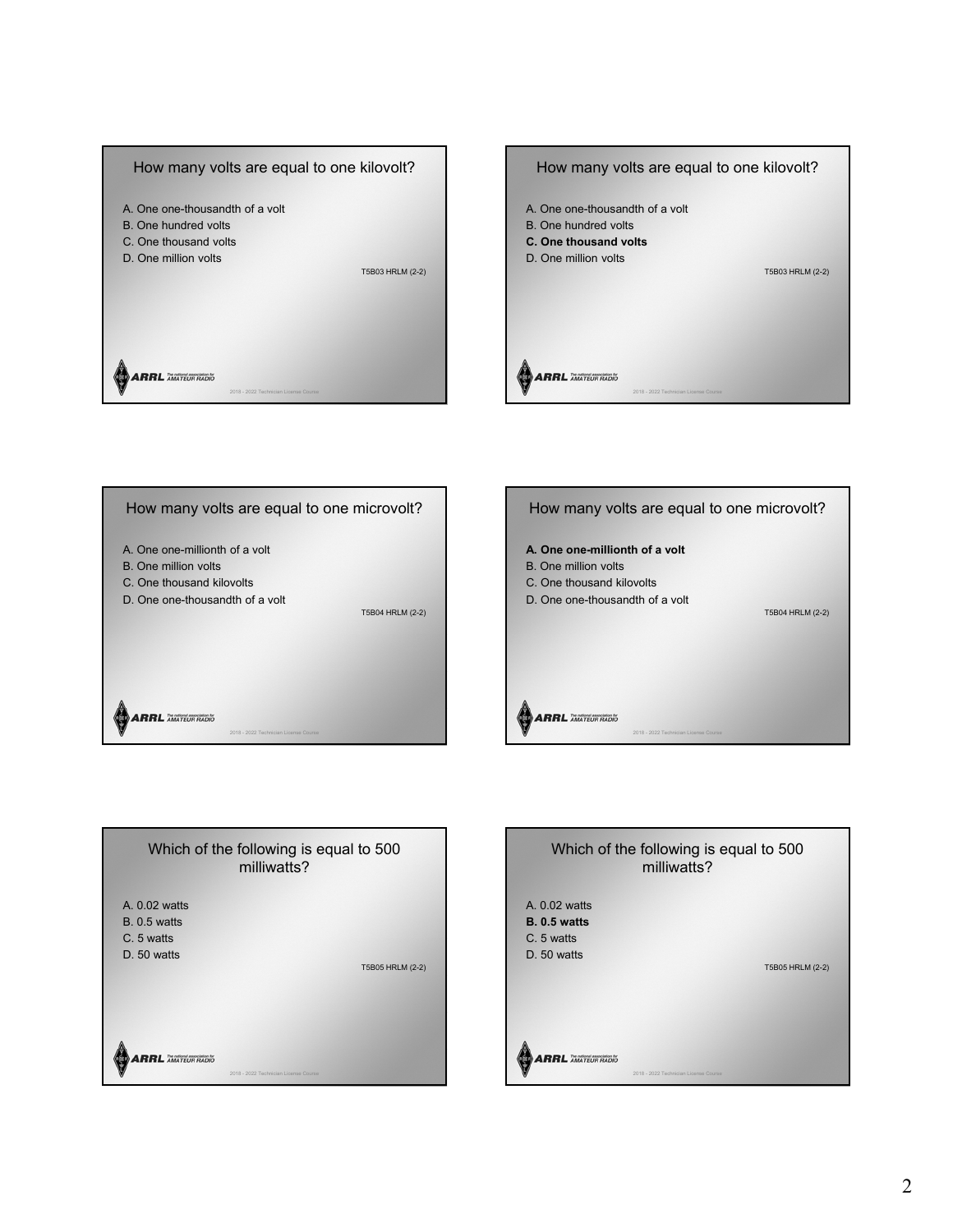



If a frequency display calibrated in megahertz shows a reading of 3.525 MHz, what would it show if it were calibrated in kilohertz? A. 0.003525 kHz B. 35.25 kHz C. 3525 kHz D. 3,525,000 kHz T5B07 HRLM (2-2) **ARRL** AMATEUR RADIO  $2018 - 2022$  Te





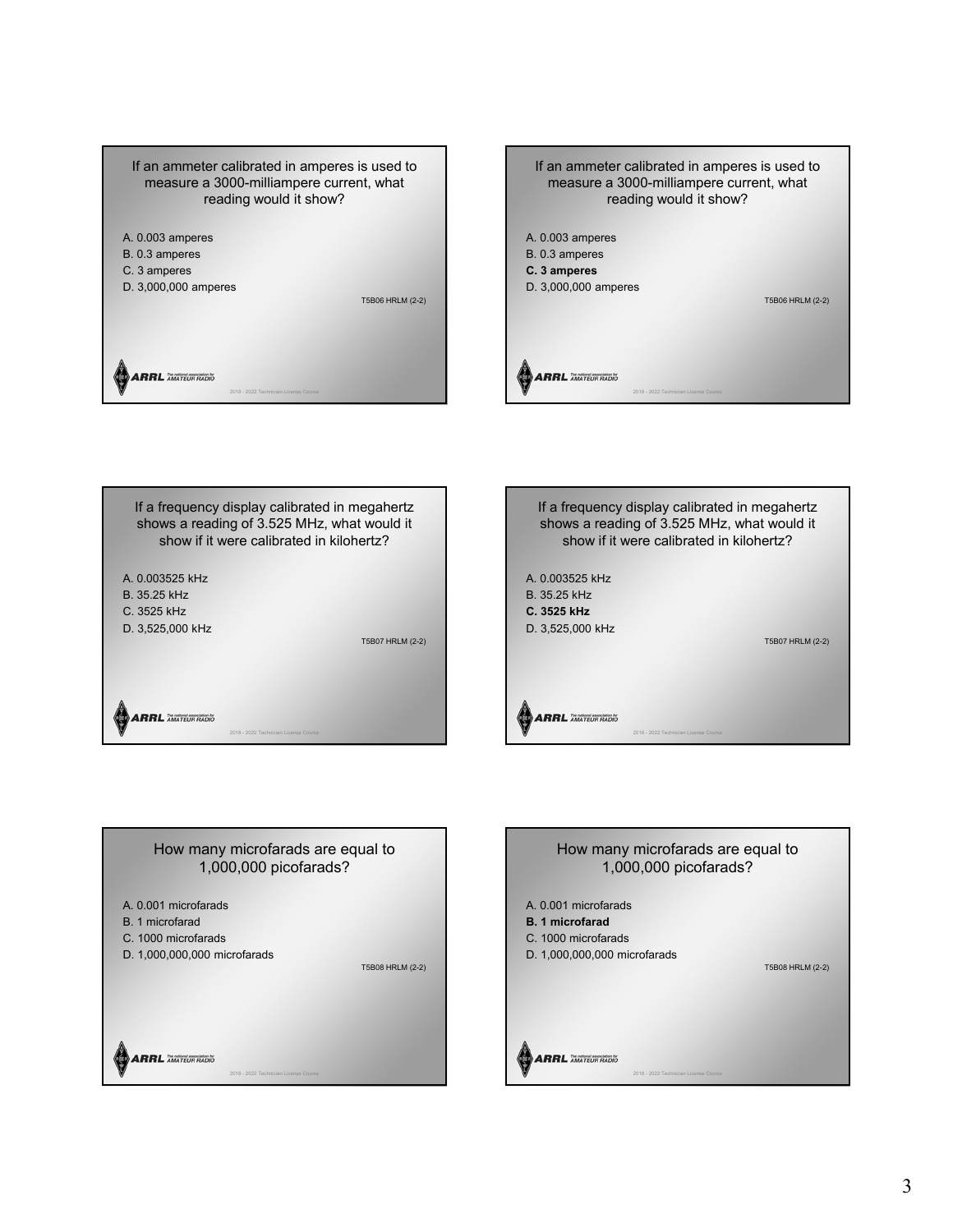







| What is the proper abbreviation for<br>megahertz? |                                       |
|---------------------------------------------------|---------------------------------------|
| A. mHz<br>$B.$ mh $Z$<br>C. Mhz<br>D. MHz         | T5C14 HRLM (2 - 3)                    |
| <b>ARRL</b>                                       | 2018 - 2022 Technician License Course |

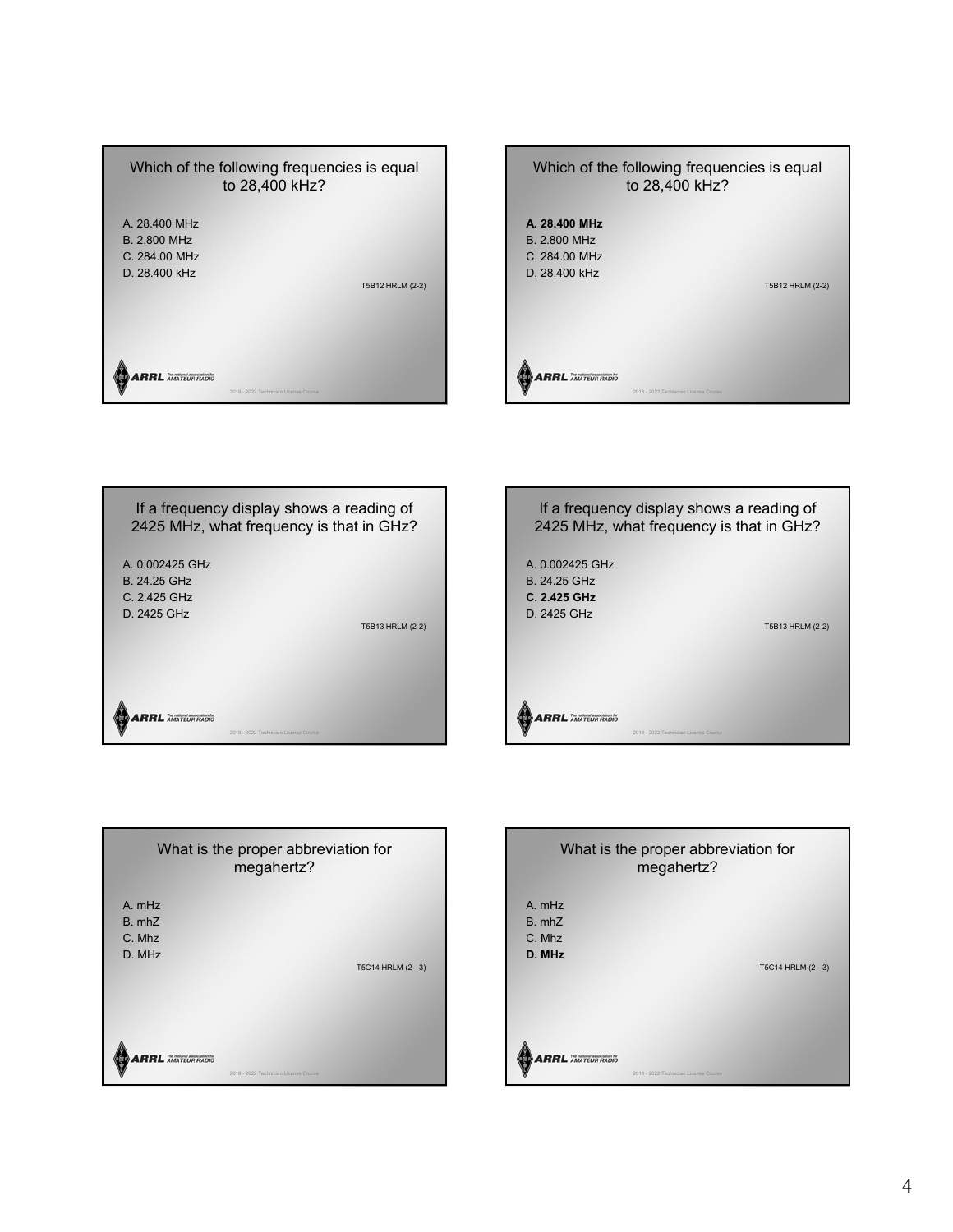









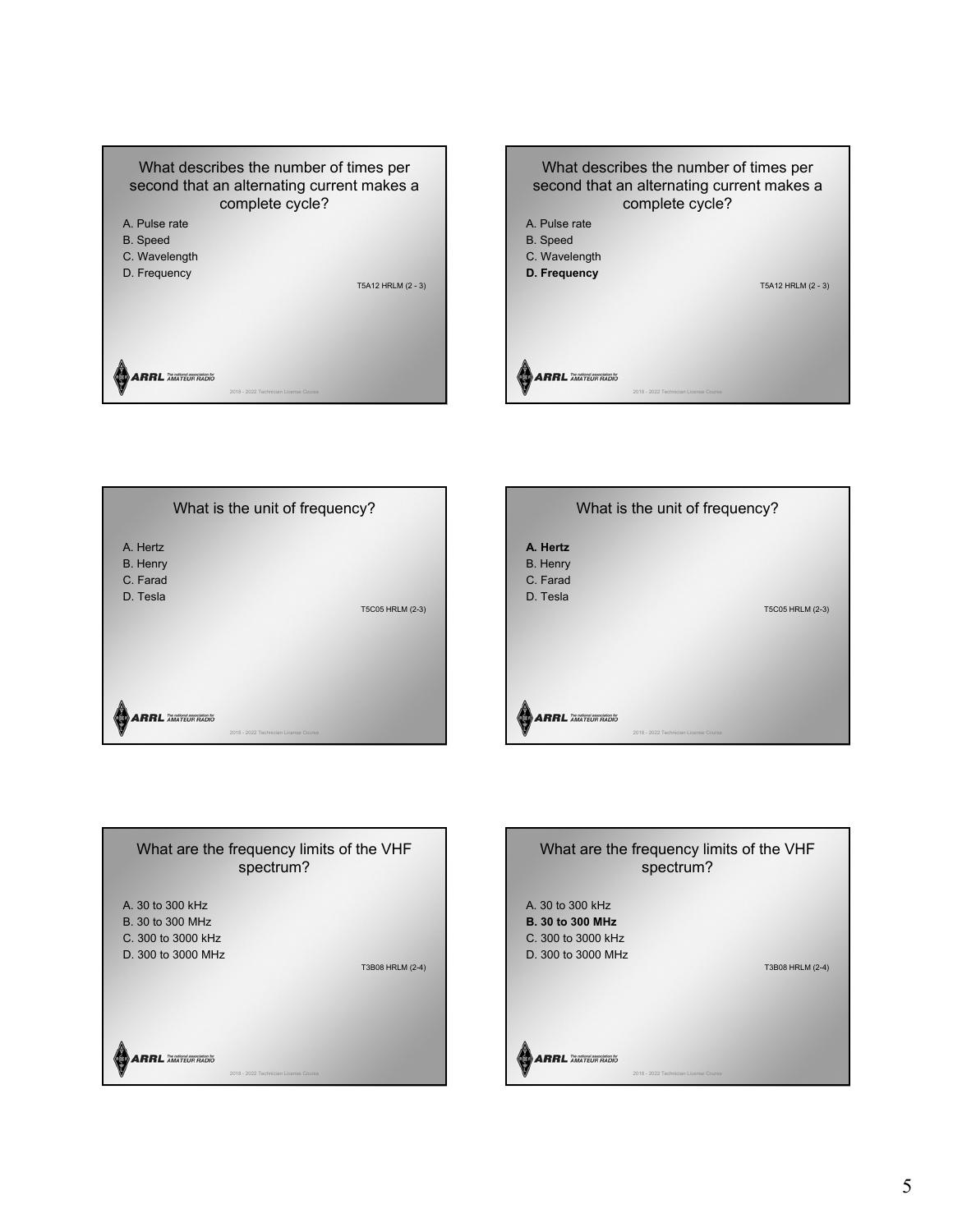









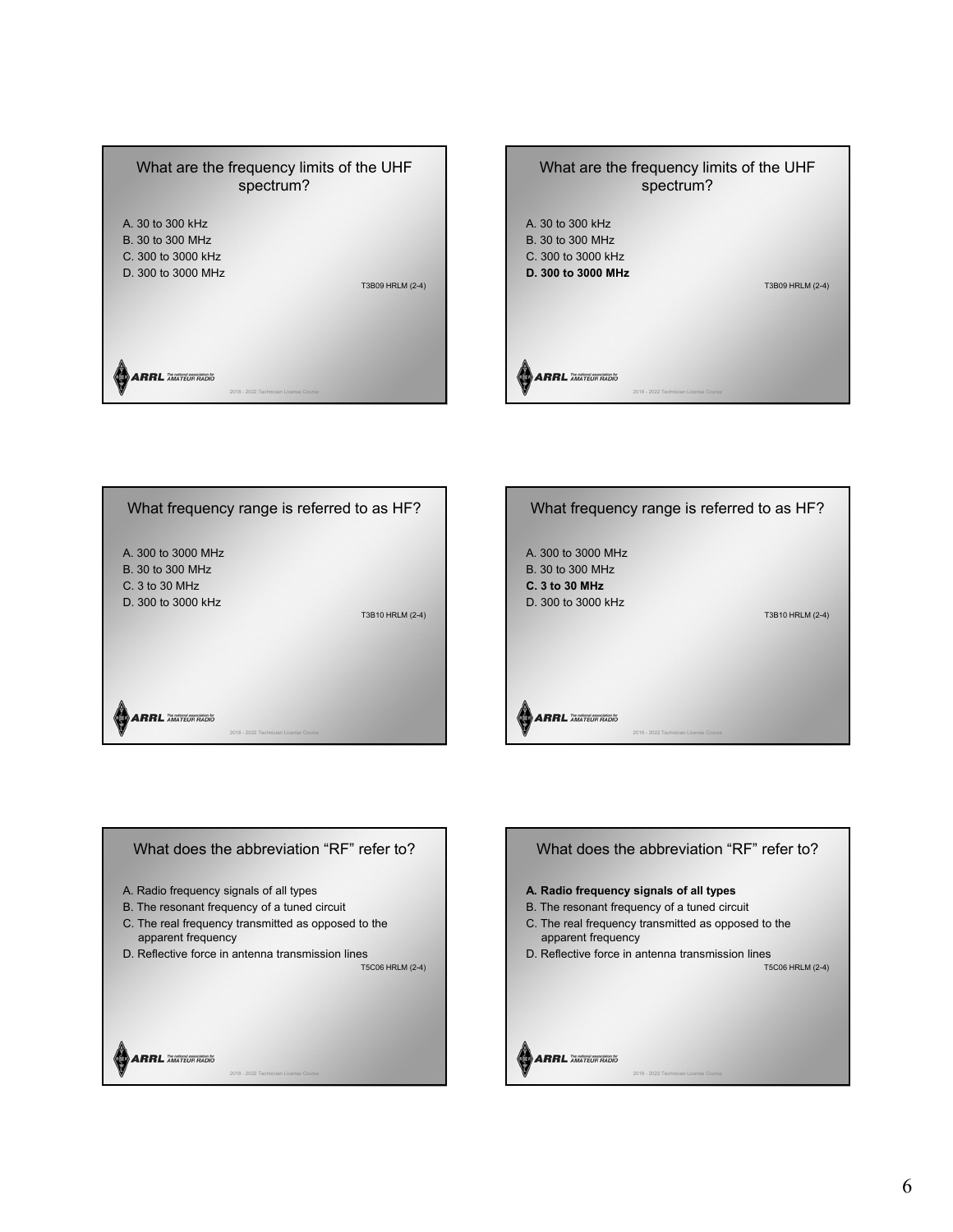









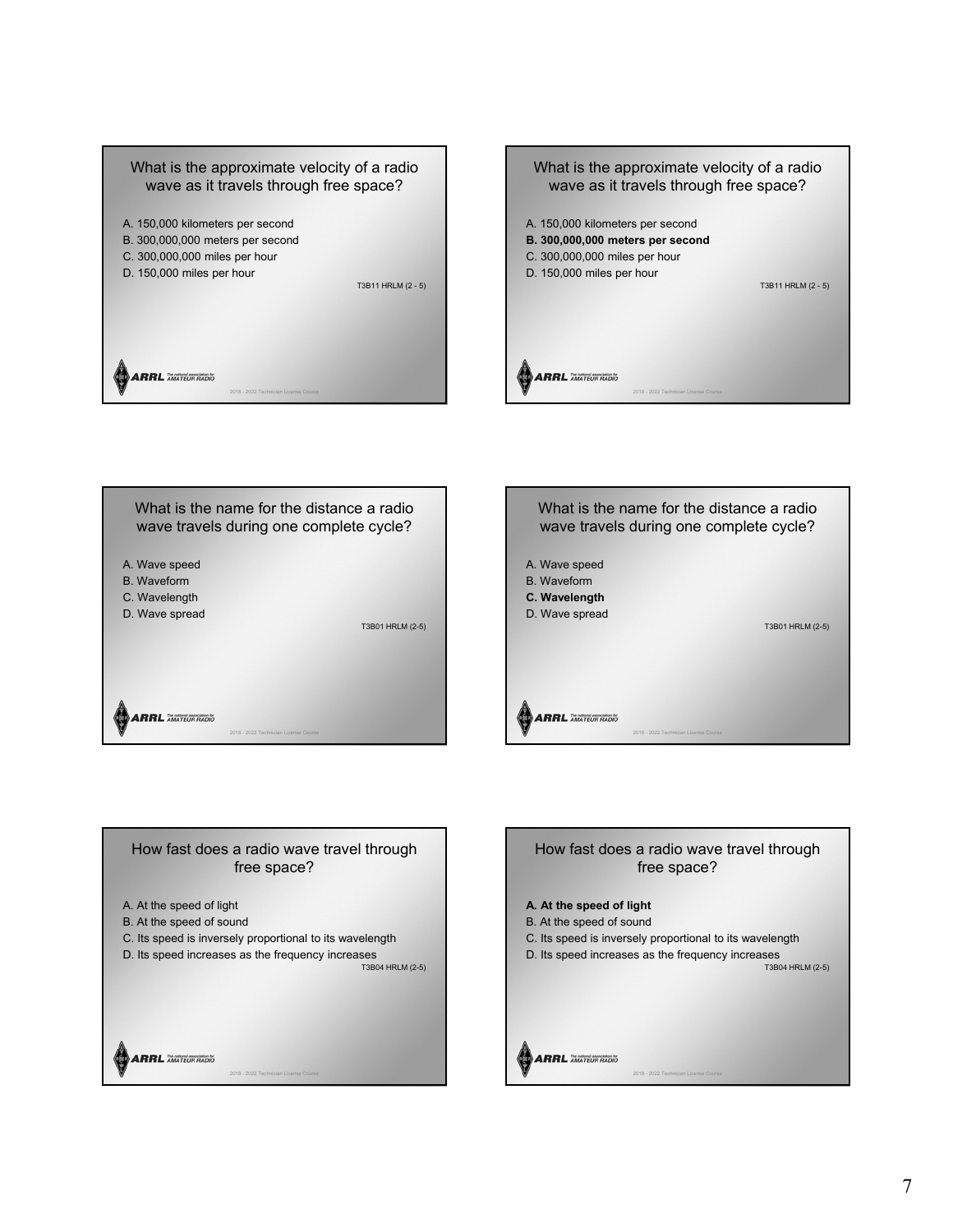# A. The wavelength gets longer as the frequency increases How does the wavelength of a radio wave relate to its frequency?

- 
- B. The wavelength gets shorter as the frequency increases
- C. There is no relationship between wavelength and frequency
- D. The wavelength depends on the bandwidth of the signal T3B05 HRLM (2-5)

2018 - 2022 Technician License Course

**ARRL AMATEUR RADIO** 

## How does the wavelength of a radio wave relate to its frequency?

- A. The wavelength gets longer as the frequency increases
- **B. The wavelength gets shorter as the frequency increases**
- C. There is no relationship between wavelength and frequency

**ARRL AMATEUR RADIO** 

**ARRL AMATEUR RADIO** 

D. The wavelength depends on the bandwidth of the signal T3B05 HRLM (2-5)

2018 - 2022 Technician License Course

## What is the formula for converting frequency to approximate wavelength in meters?

- A. Wavelength in meters equals frequency in hertz multiplied by 300
- B. Wavelength in meters equals frequency in hertz divided by 300
- C. Wavelength in meters equals frequency in megahertz divided by 300
- D. Wavelength in meters equals 300 divided by frequency in megahertz

2018 - 2022 Technician License Course

T3B06 HRLM (2-6)

## **ARRL** AMATEUR RADIO

## What is the formula for converting frequency to approximate wavelength in meters?

- A. Wavelength in meters equals frequency in hertz multiplied by 300
- B. Wavelength in meters equals frequency in hertz divided by 300

2018 - 2022 Technician License Course

- C. Wavelength in meters equals frequency in megahertz divided by 300
- **D. Wavelength in meters equals 300 divided by frequency in megahertz**

T3B06 HRLM (2-6)

A. The approximate wavelength B. The magnetic intensity of waves C. The time it takes for waves to travel one mile D. The voltage standing wave ratio of waves What property of radio waves is often used to identify the different frequency bands?

T3B07 HRLM (2-6)

**ARRL AMATEUR RADIO** 

# **A. The approximate wavelength** B. The magnetic intensity of waves C. The time it takes for waves to travel one mile D. The voltage standing wave ratio of waves T3B07 HRLM (2-6) What property of radio waves is often used to identify the different frequency bands?

**ARRL AMATEUR RADIO** 2018 - 2022 Technician License Course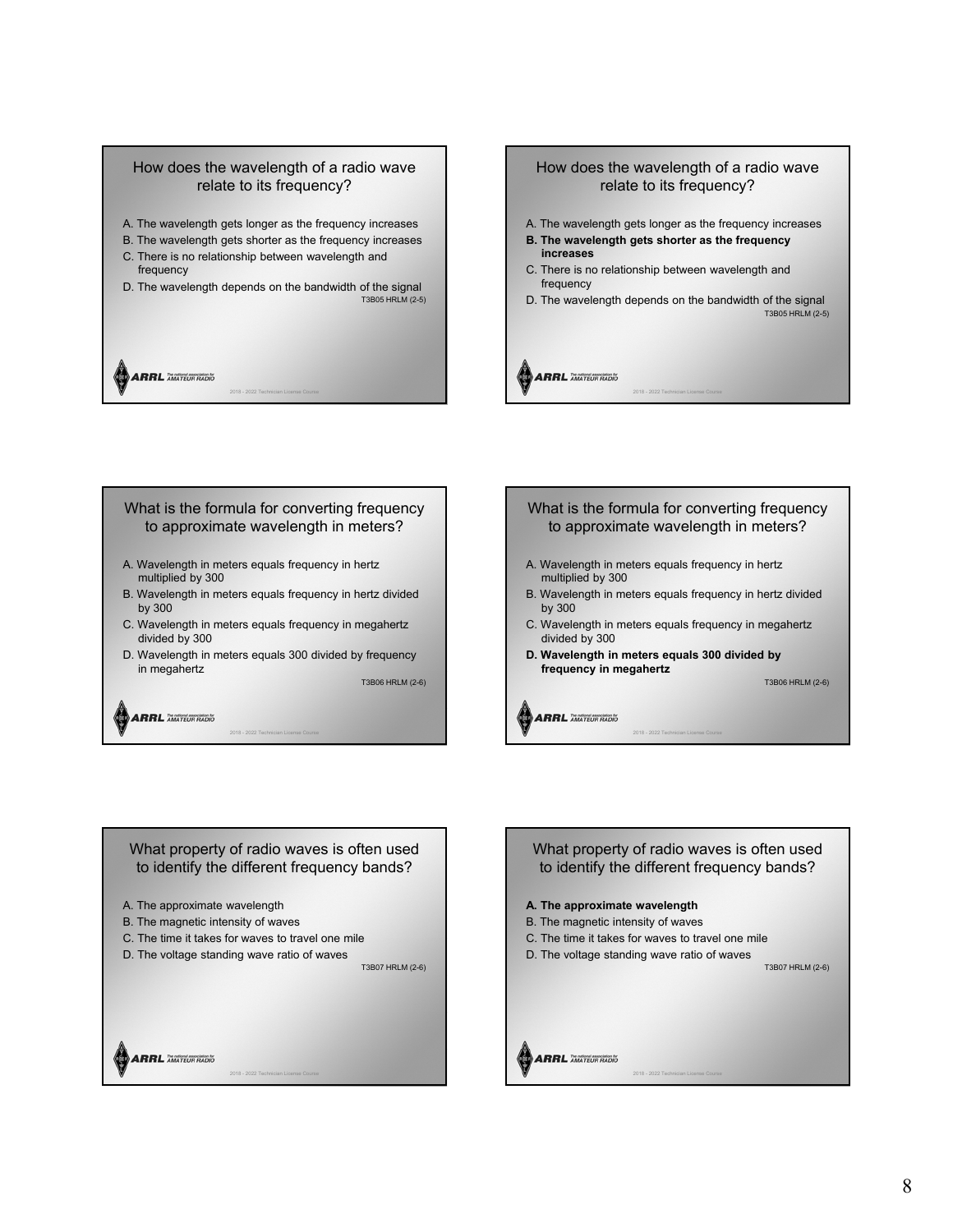#### What is a transceiver?

- A. A type of antenna switch
- B. A unit combining the functions of a transmitter and a receiver
- C. A component in a repeater that filters out unwanted interference
- D. A type of antenna matching network

T7A02 HRLM (2 - 7)

**ARRL AMATEUR RADIO** 



What type of amateur station simultaneously retransmits the signal of another amateur station on a different channel or channels?

2018 - 2022 Technician License Course

- A. Beacon station
- B. Earth station
- C. Repeater station
- D. Message forwarding station

FCC Rule: [97.3(a)(40)] T1F09 HRLM (2 - 8)

2018 - 2022 Technician License Course





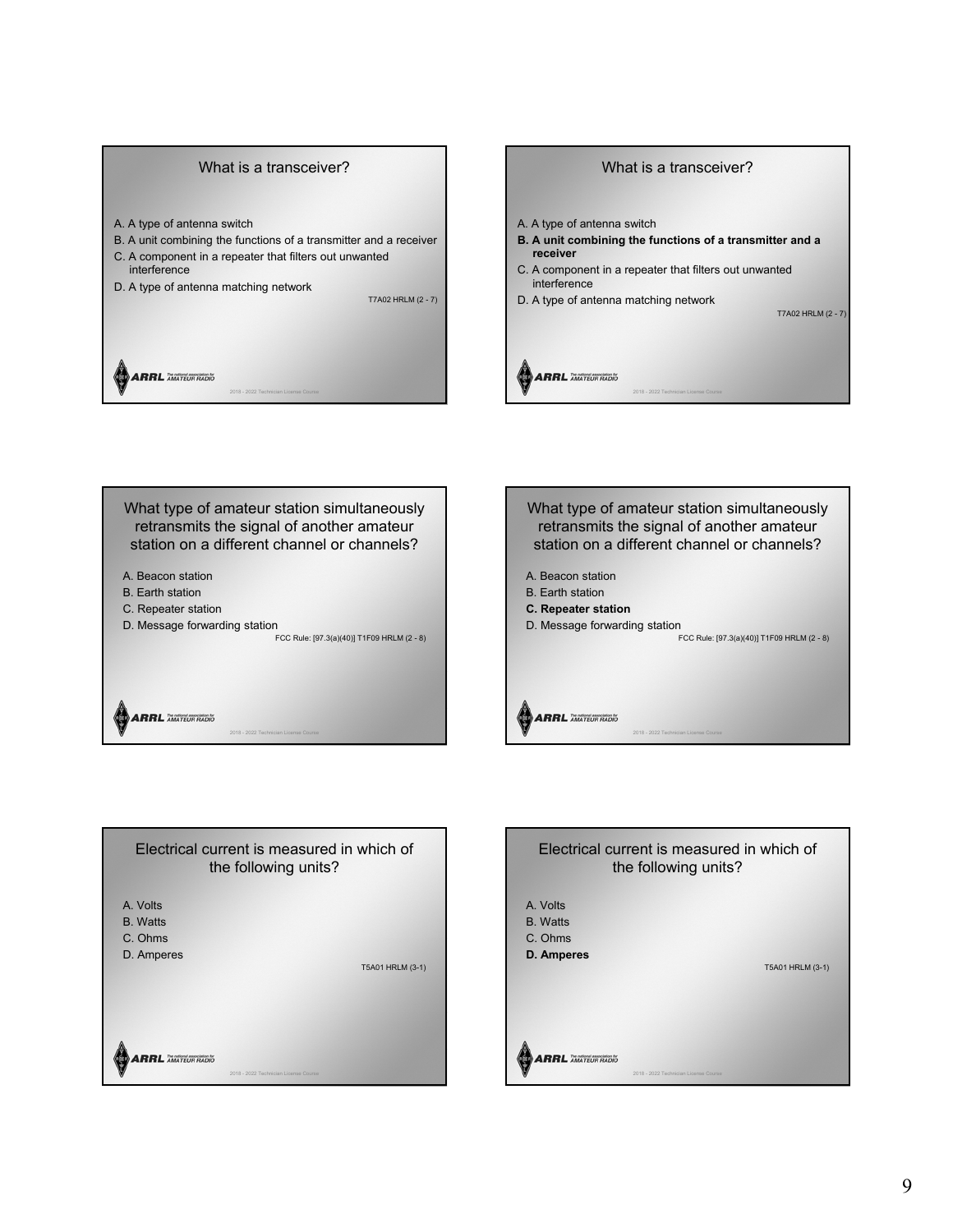









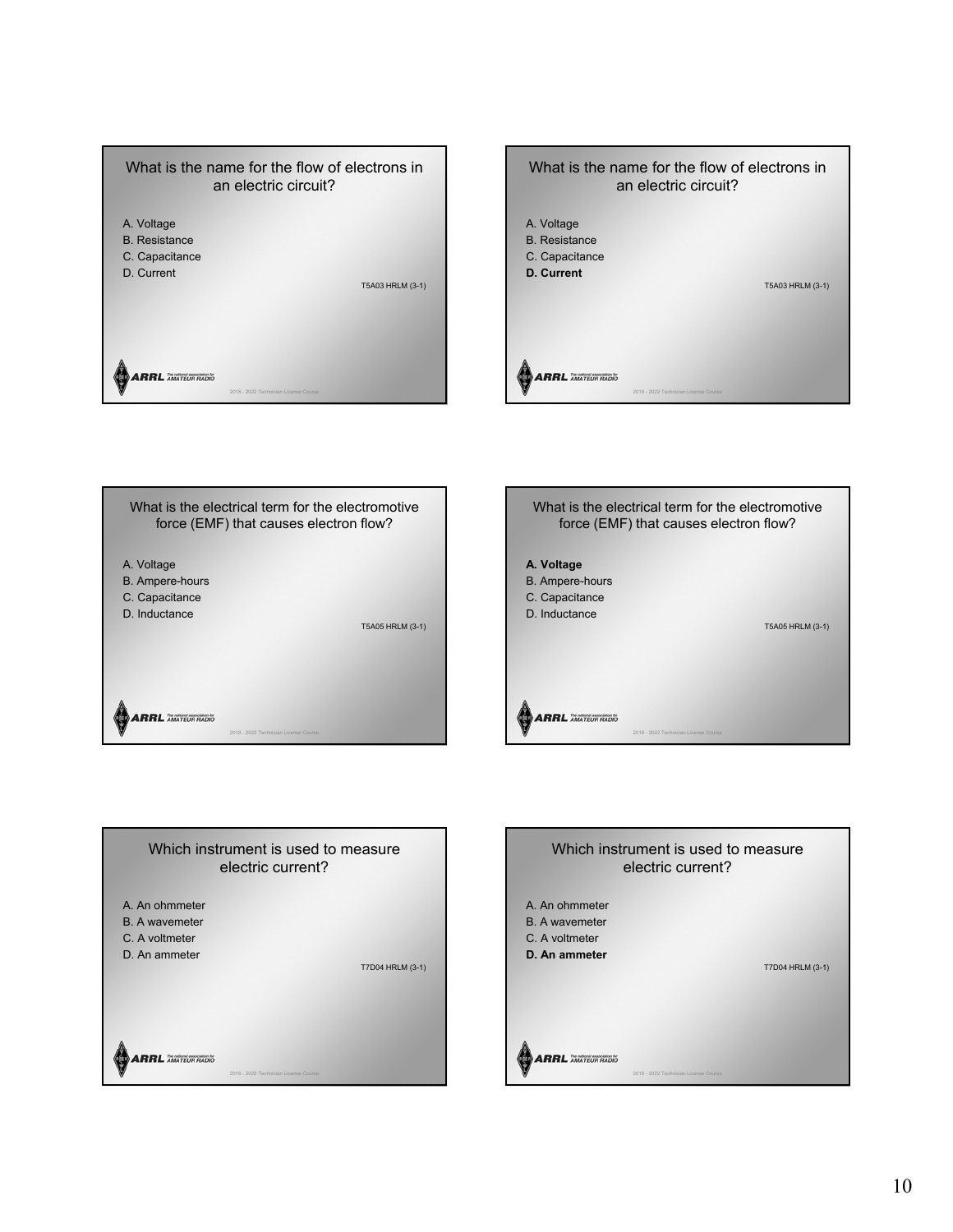









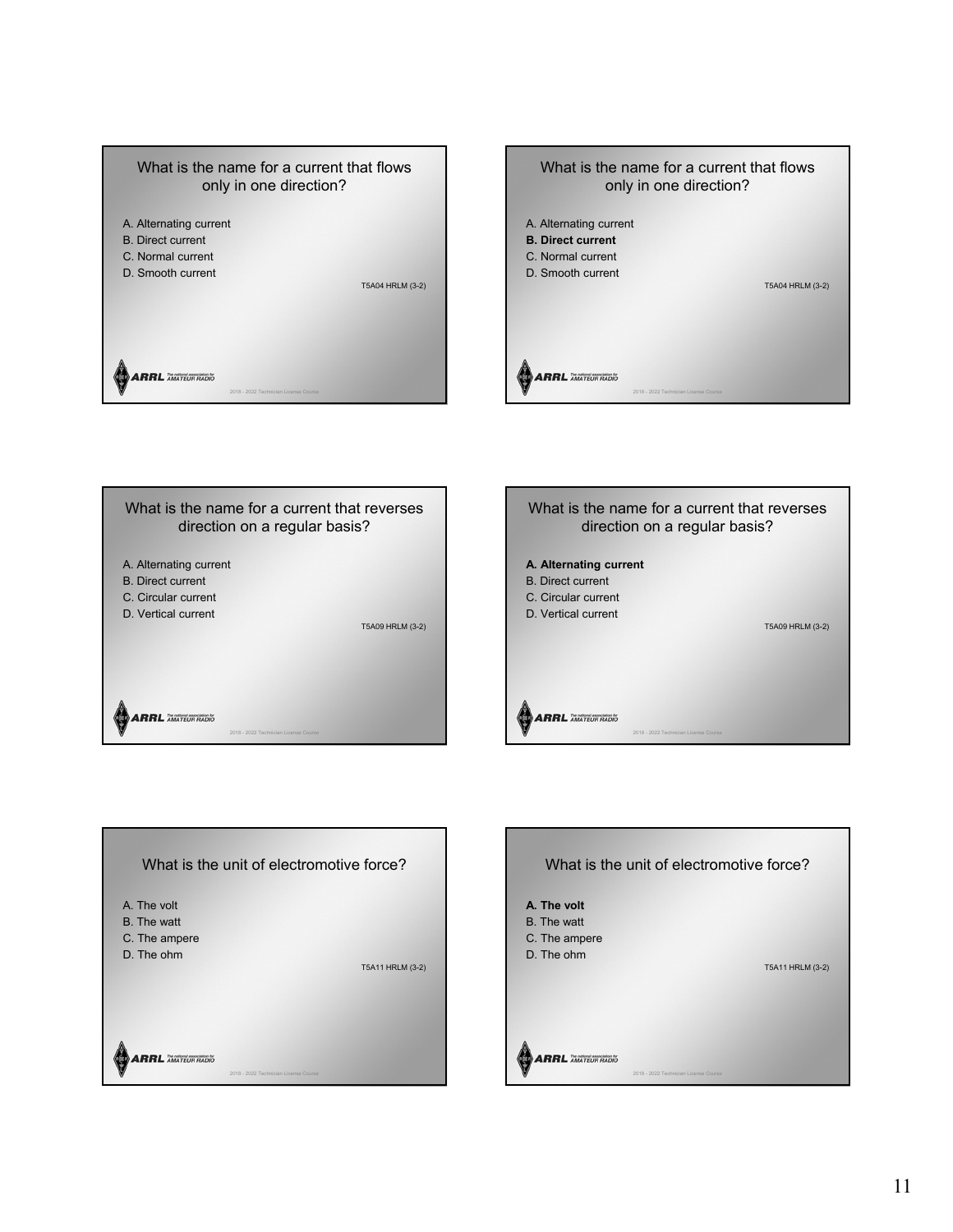









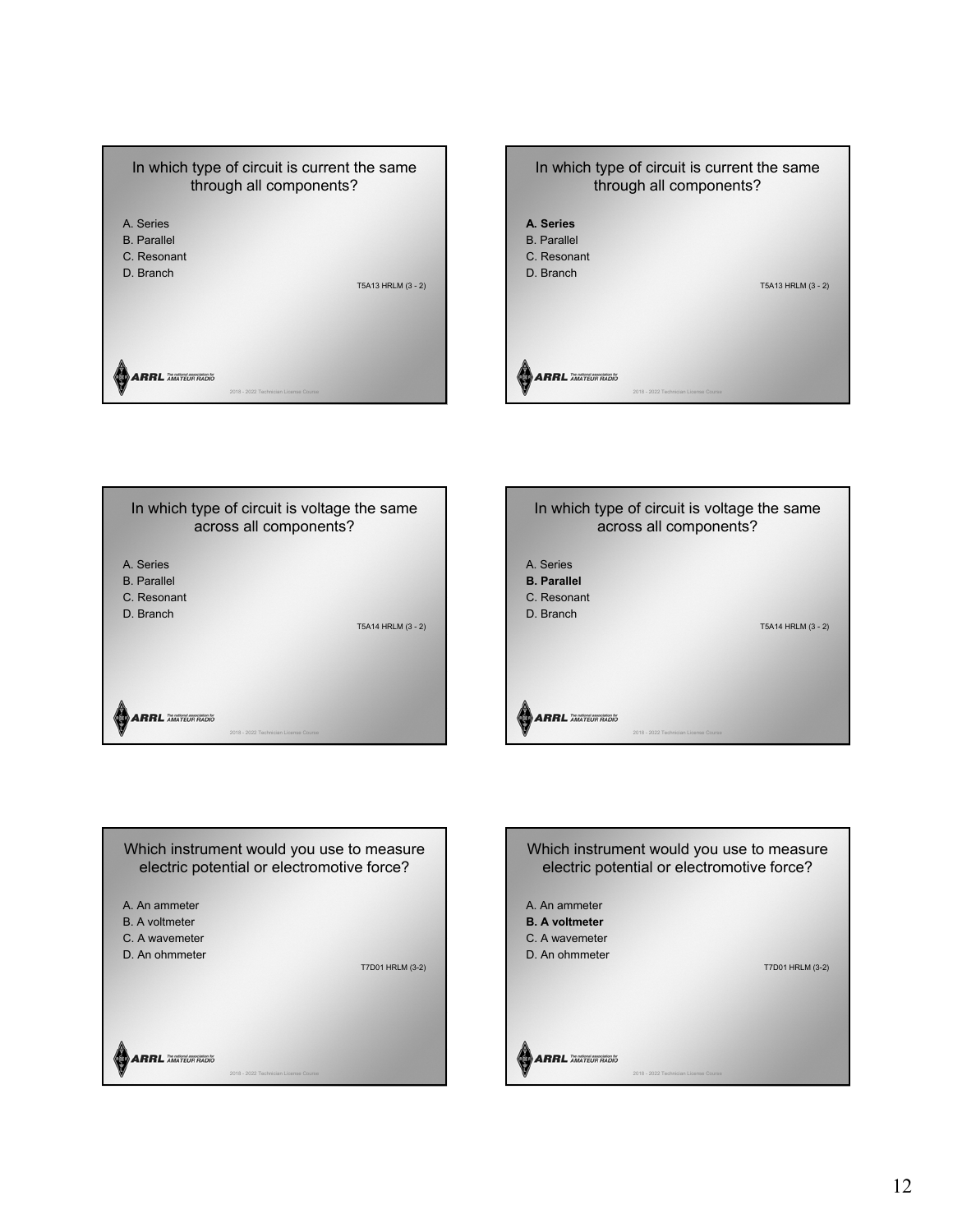# What happens to current at the junction of two components in series?

- A. It divides equally between them
- B. It is unchanged
- C. It divides based on the on the value of the components

2018 - 2022 Technician License Course

D. The current in the second component is zero

T5D13 HRLM (3 - 2)









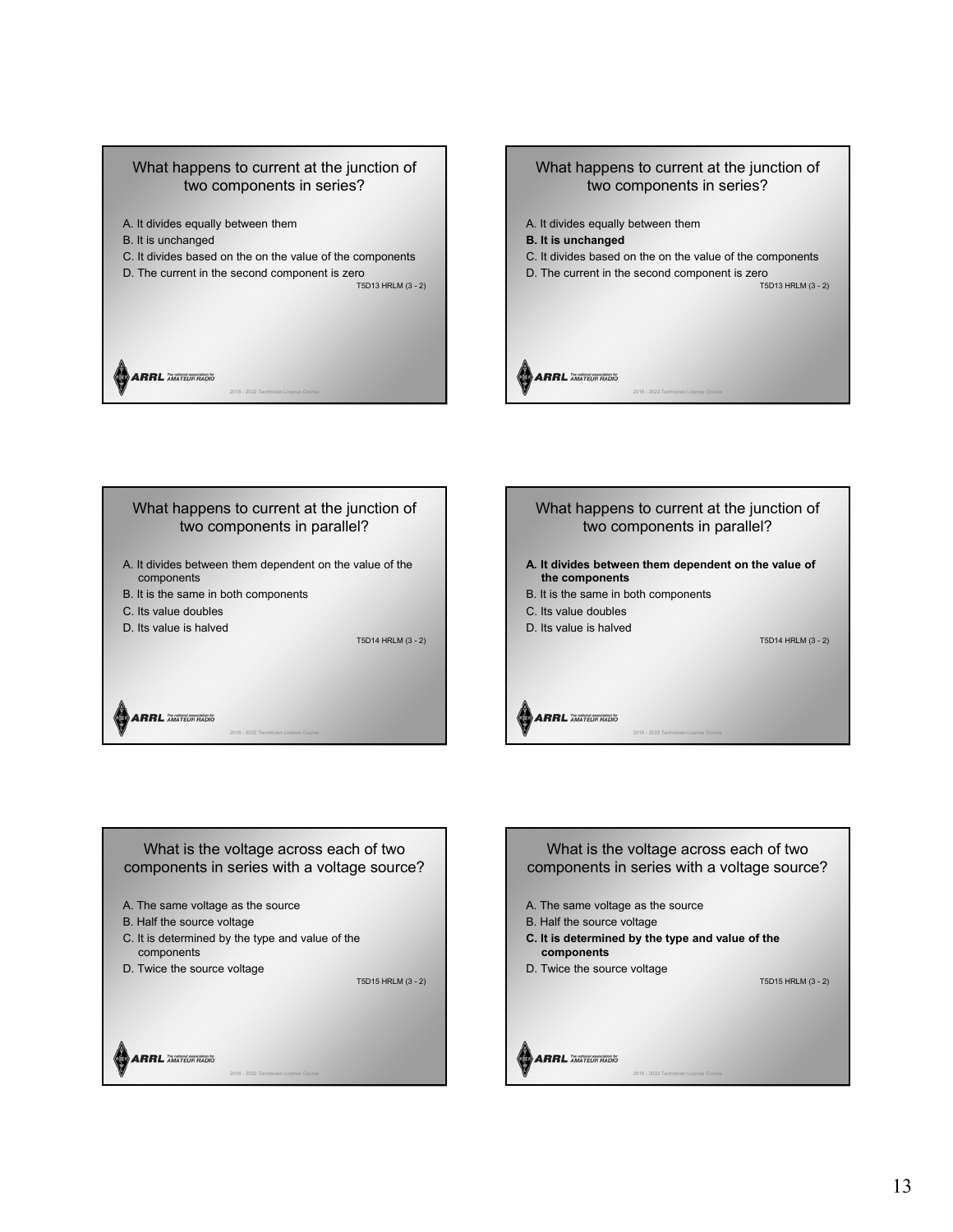









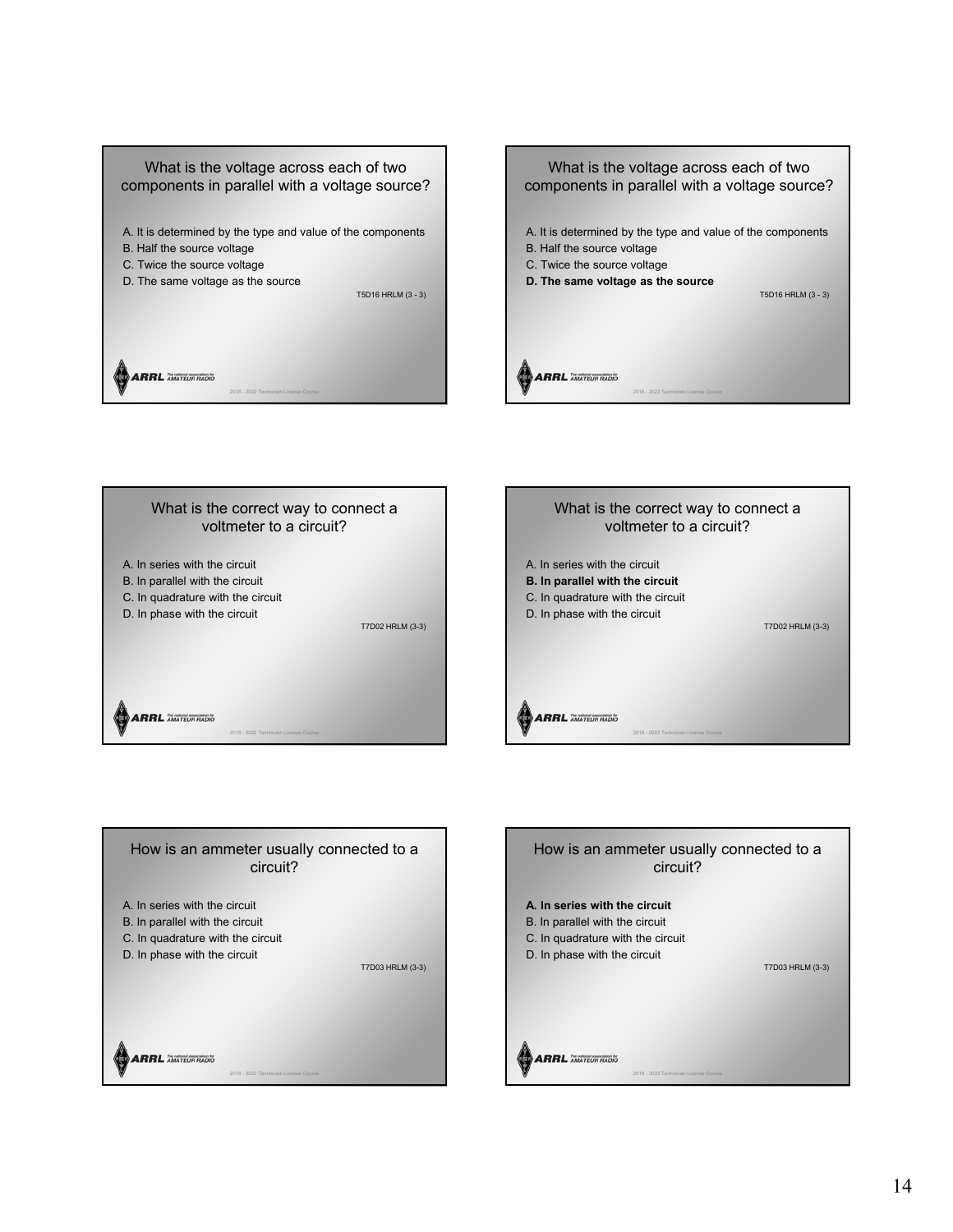



What is probably happening when an ohmmeter, connected across an unpowered circuit, initially indicates a low resistance and then shows increasing resistance with time?

T7D10 HRLM (3-4)

- A. The ohmmeter is defective
- B. The circuit contains a large capacitor
- C. The circuit contains a large inductor

D. The circuit is a relaxation oscillator

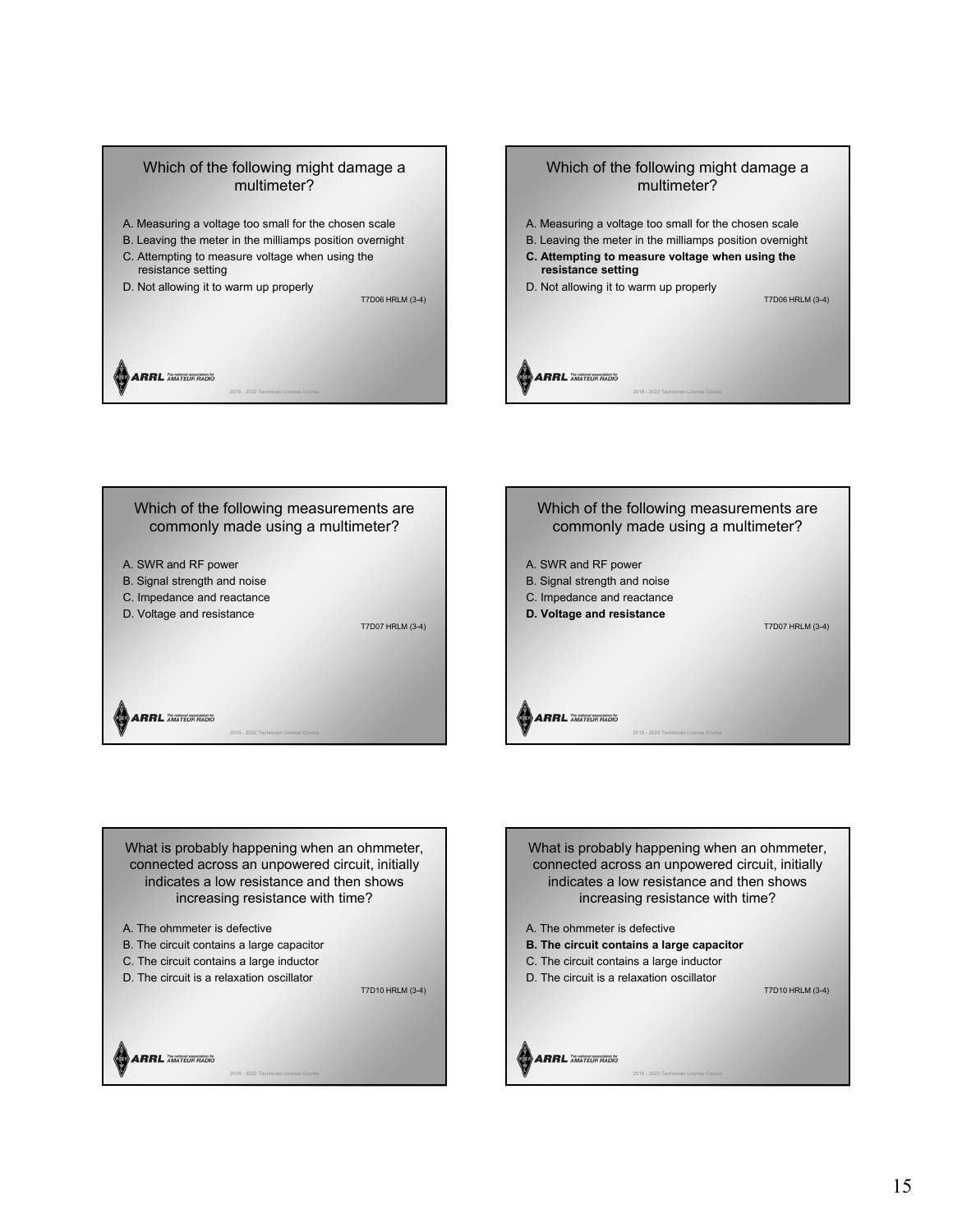

Which of the following precautions should be taken when measuring high voltages with a voltmeter?

- A. Ensure that the voltmeter has very low impedance
- B. Ensure that the voltmeter and leads are rated for use at the voltages to be measured
- C. Ensure that the circuit is grounded through the voltmeter
- D. Ensure that the voltmeter is set to the correct frequency T7D12 HRLM (3-4)

2018 - 2022 Technician License Course

**ARRL** AMATEUR RADIO

Which of the following precautions should be taken when measuring high voltages with a voltmeter?

- A. Ensure that the voltmeter has very low impedance
- **B. Ensure that the voltmeter and leads are rated for use at the voltages to be measured**
- C. Ensure that the circuit is grounded through the voltmeter
- D. Ensure that the voltmeter is set to the correct frequency
- T7D12 HRLM (3-4)

**ARRL** AMATEUR RADIO  $2018 - 2022$  T

**ARRL AMATEUR RADIO** 



# A. An oscilloscope B. A spectrum analyzer C. A noise bridge **D. An ohmmeter** T7D05 HRLM (3-5) What instrument is used to measure resistance?

2018 - 2022 Technician License Course

16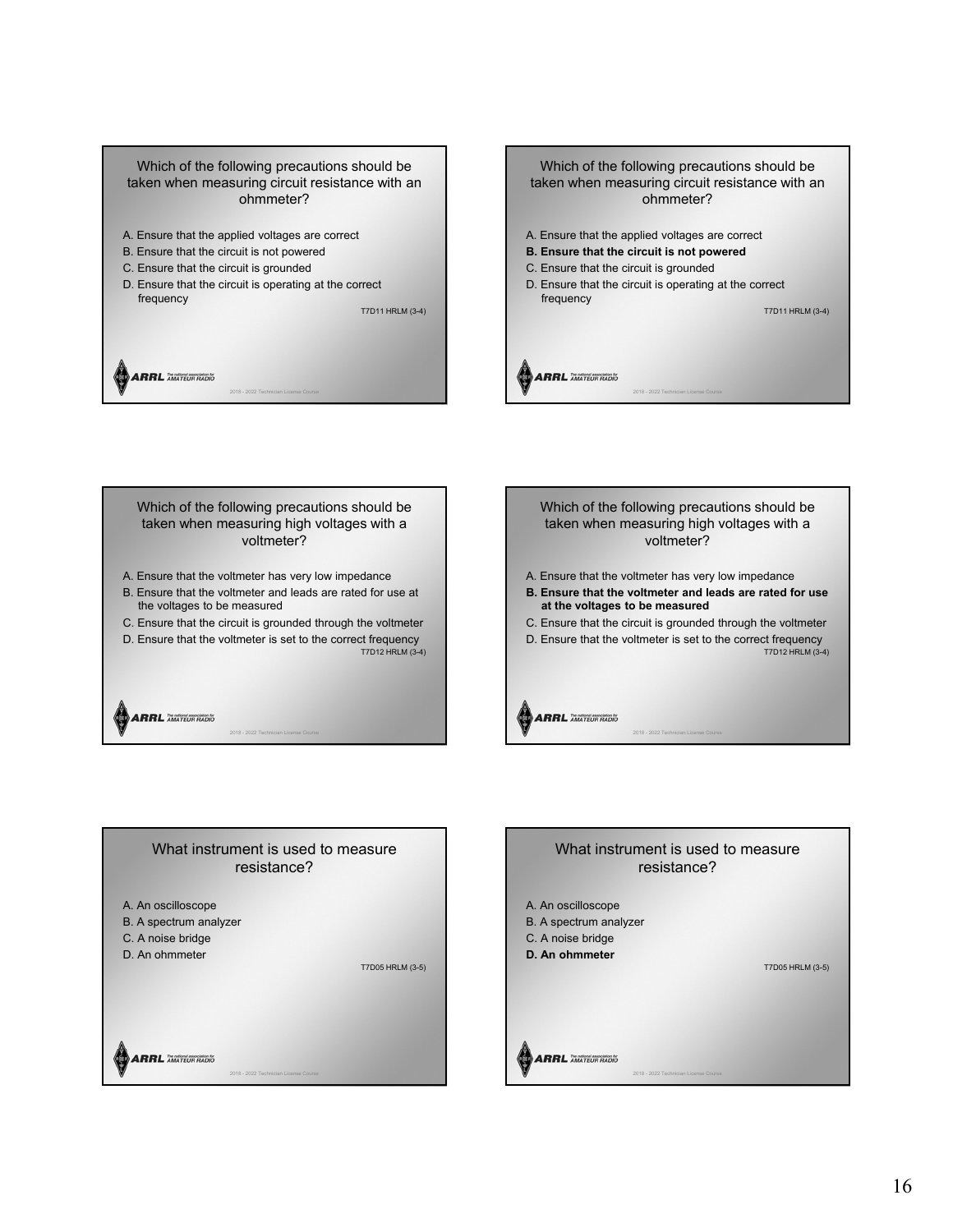









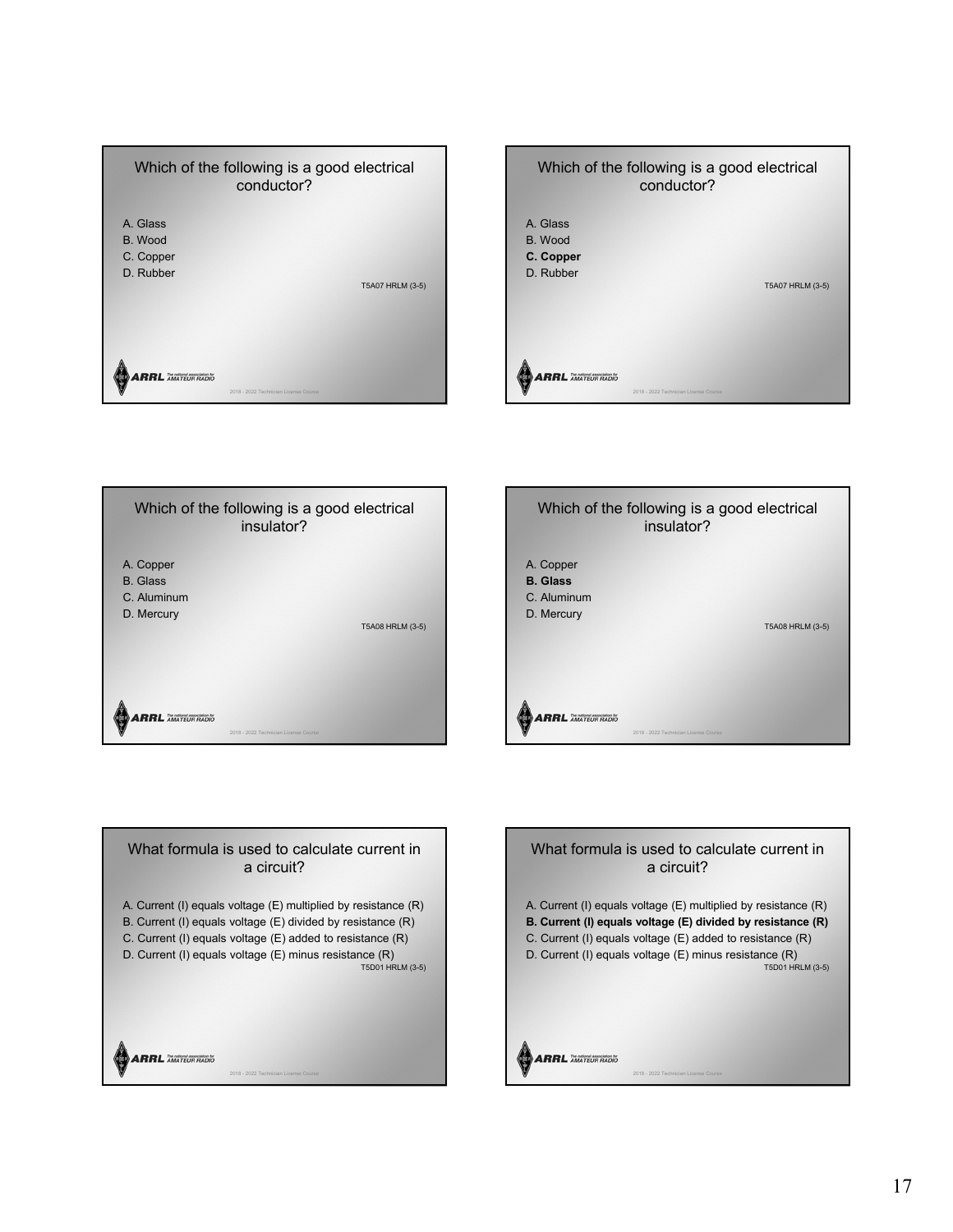







What is the resistance of a circuit in which a current of 3 amperes flows through a resistor connected to 90 volts?

A. 3 ohms

- B. 30 ohms
- C. 93 ohms D. 270 ohms

T5D04 HRLM (3-6)

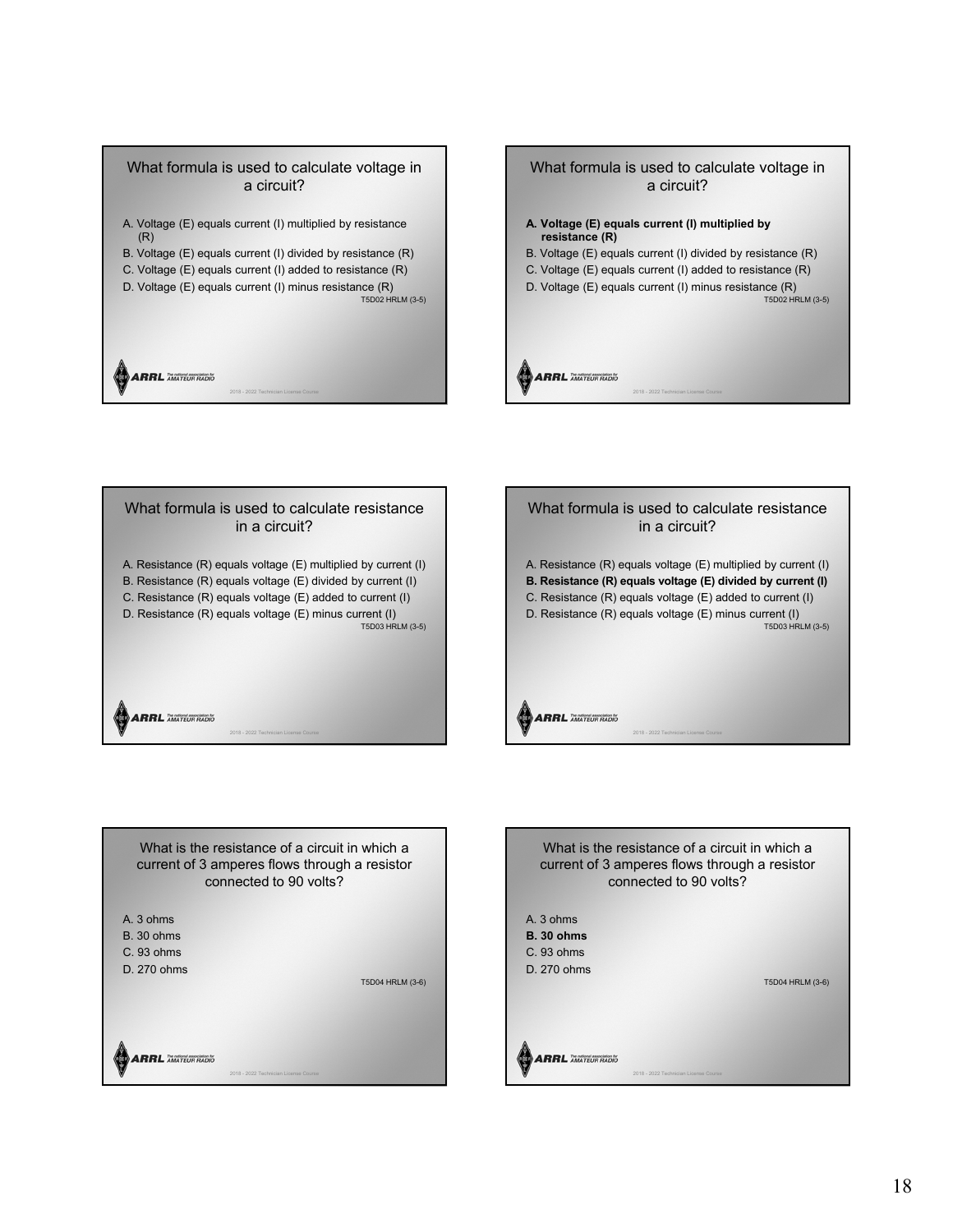









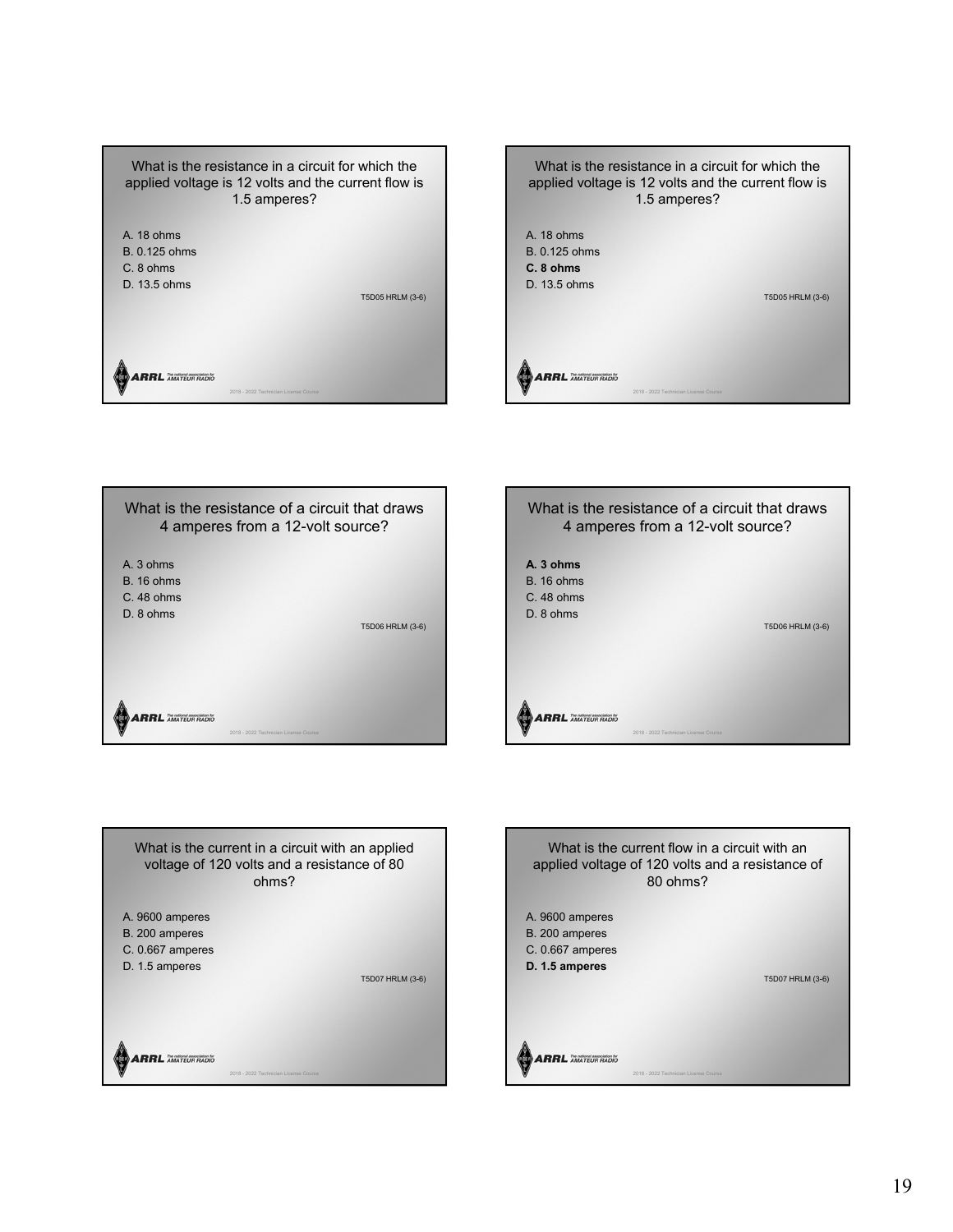





What is the voltage across a 2-ohm resistor if a current of 0.5 amperes flows through it? A. 1 volt B. 0.25 volts C. 2.5 volts D. 1.5 volts T5D10 HRLM (3-6) **ARRL AMATEUR RADIO** 

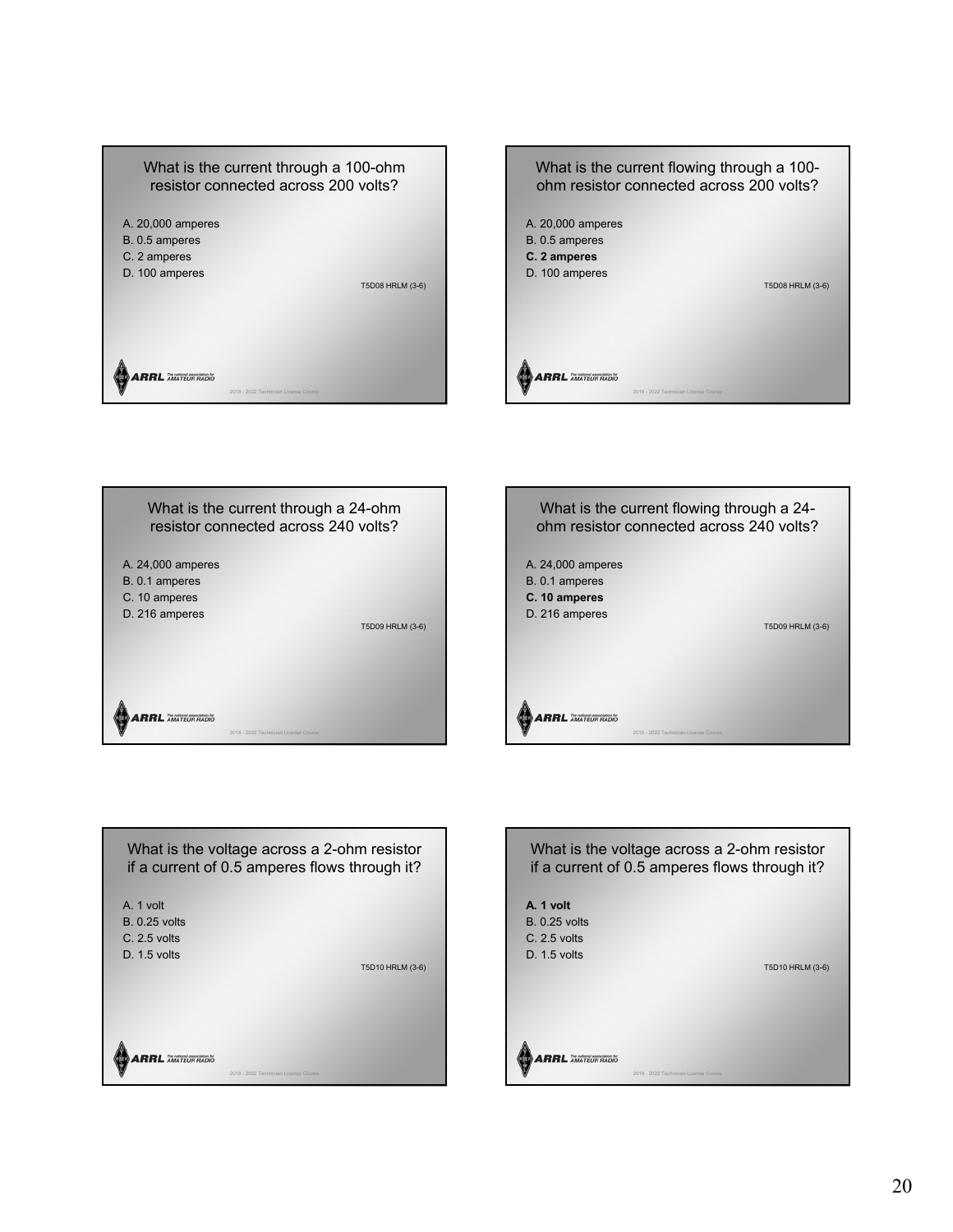









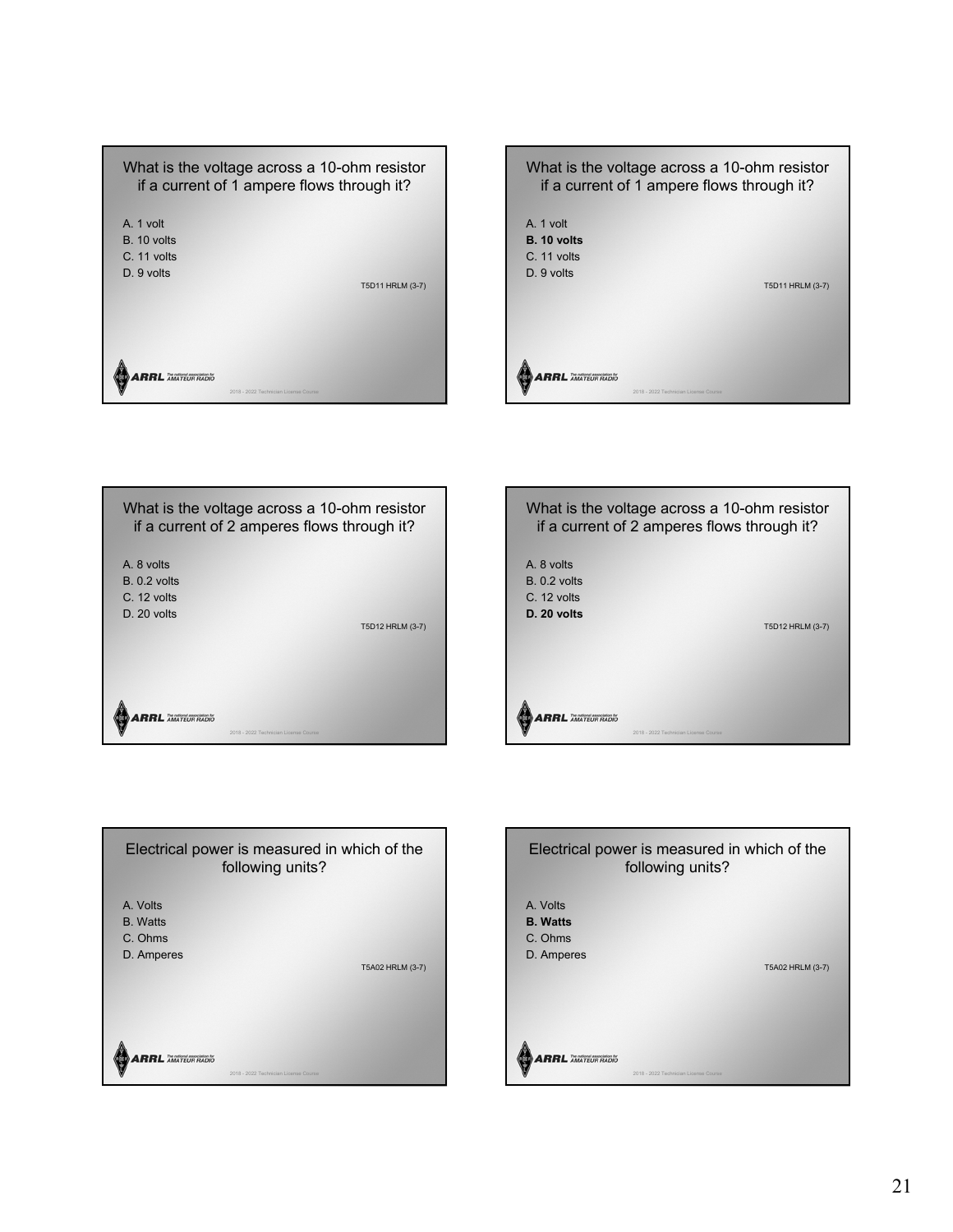









**ARRL AMATEUR RADIO** 

How much power is being used in a circuit when the applied voltage is 13.8 volts DC and the current is 10 amperes? **A. 138 watts** B. 0.7 watts C. 23.8 watts D. 3.8 watts T5C09 HRLM (3-7) **ARRL** AMATEUR RADIO 2018 - 2022 Technician License Course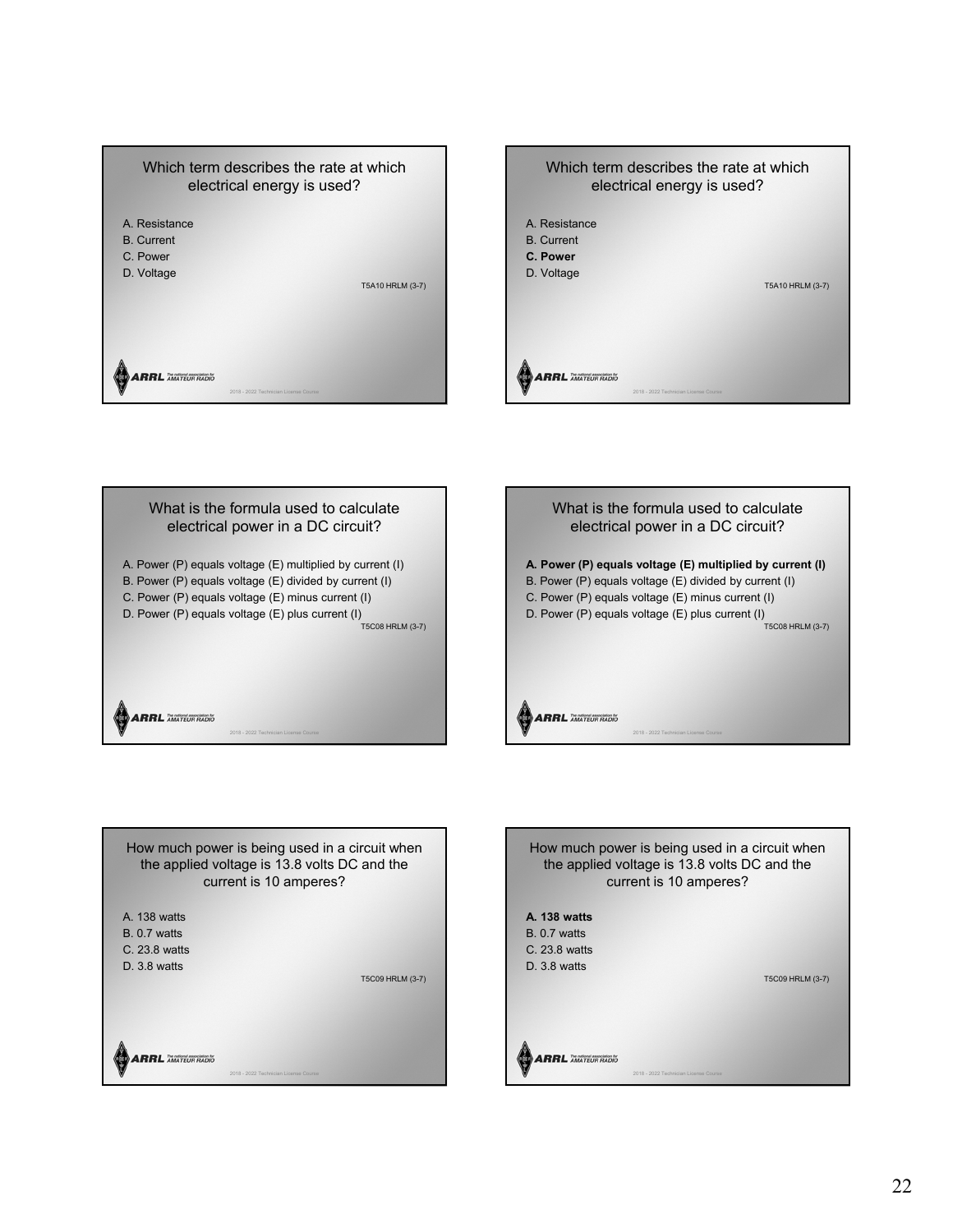









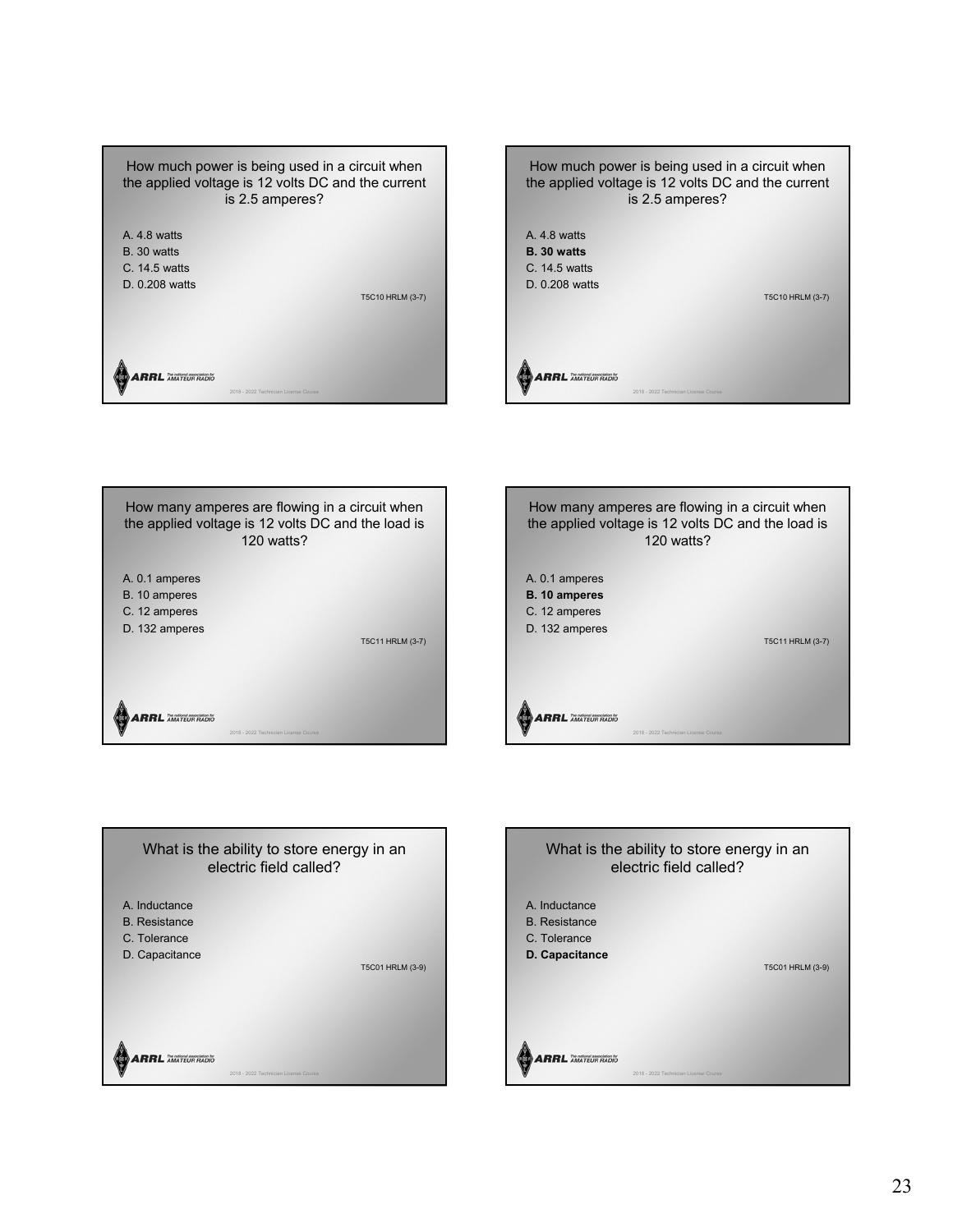









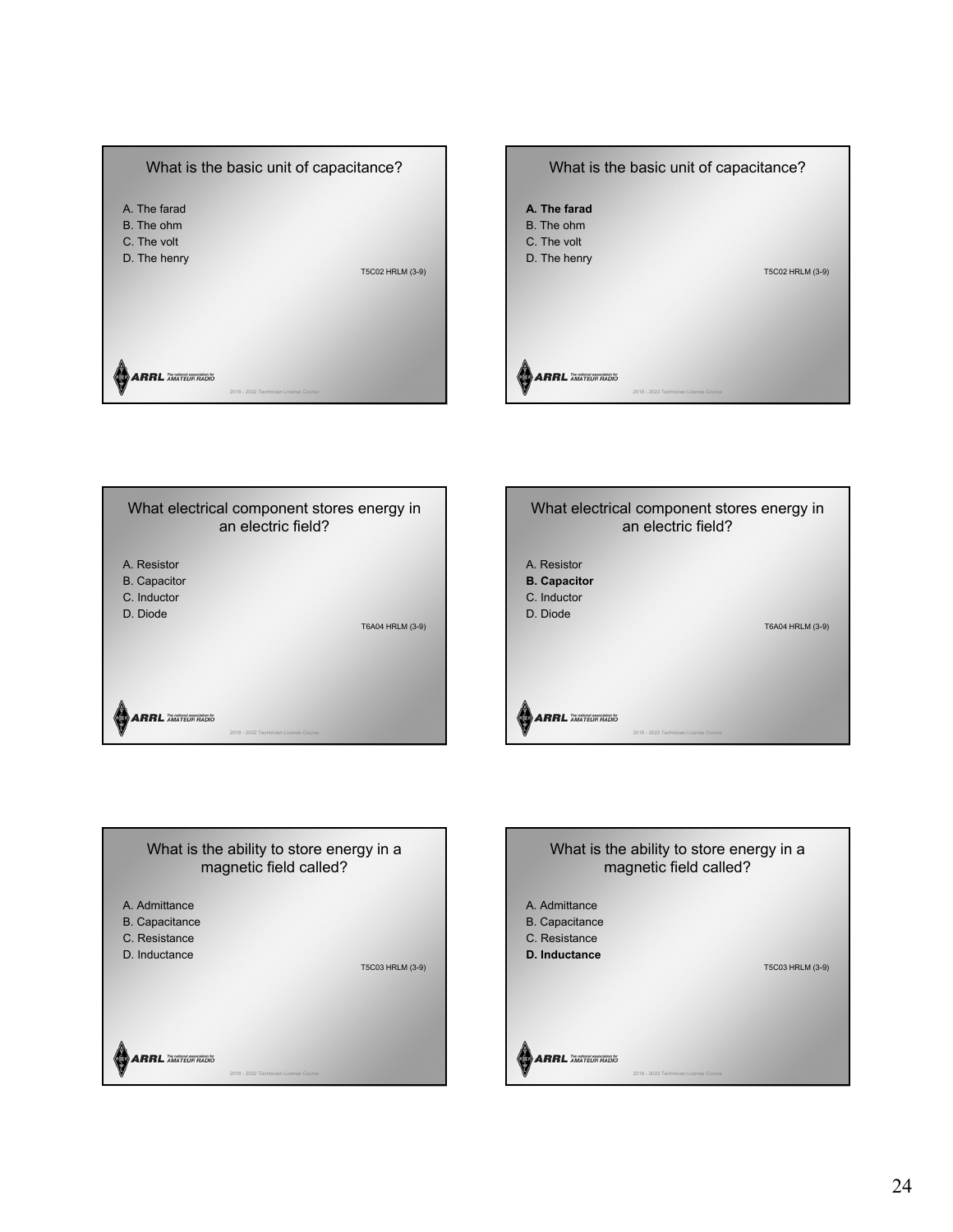









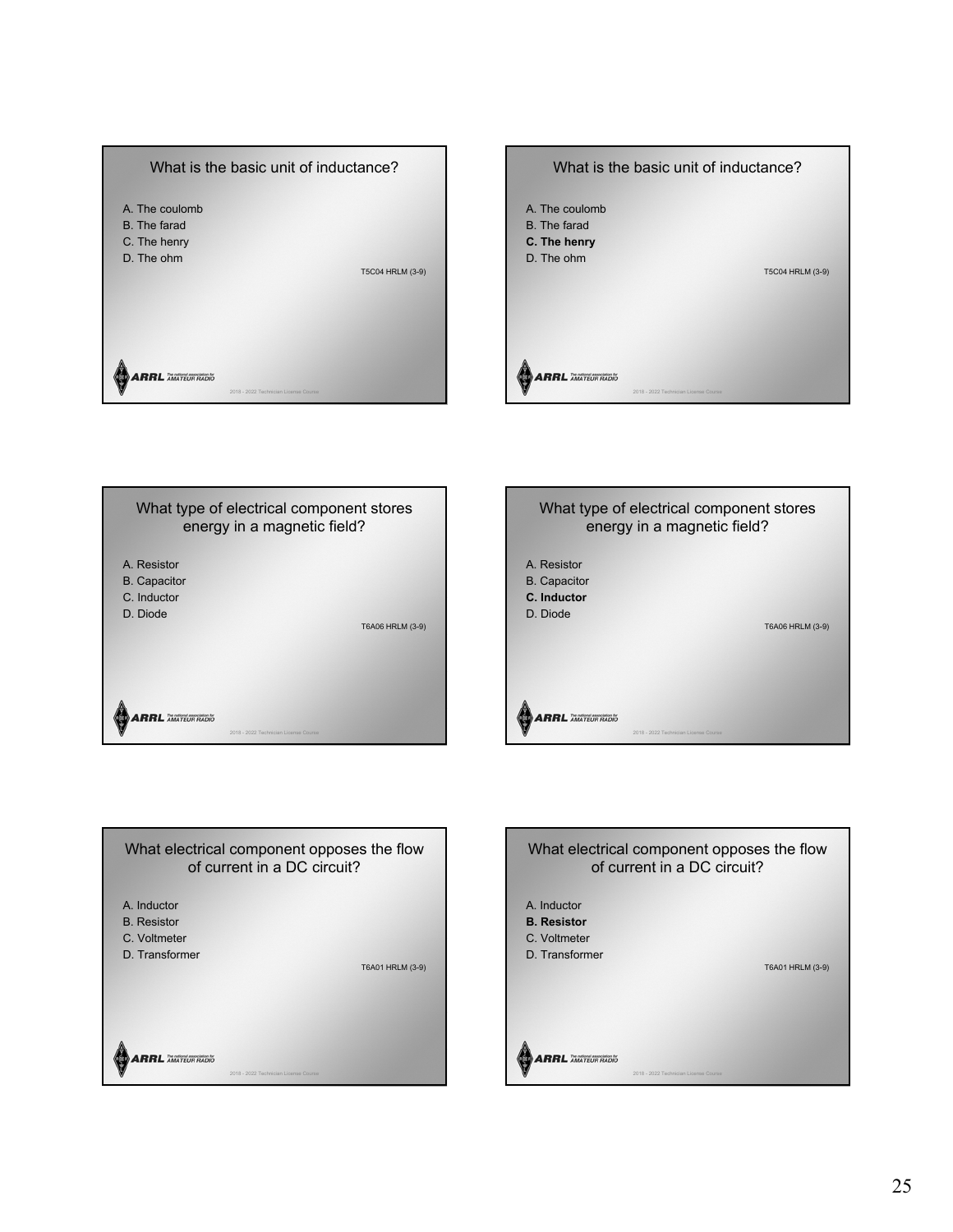









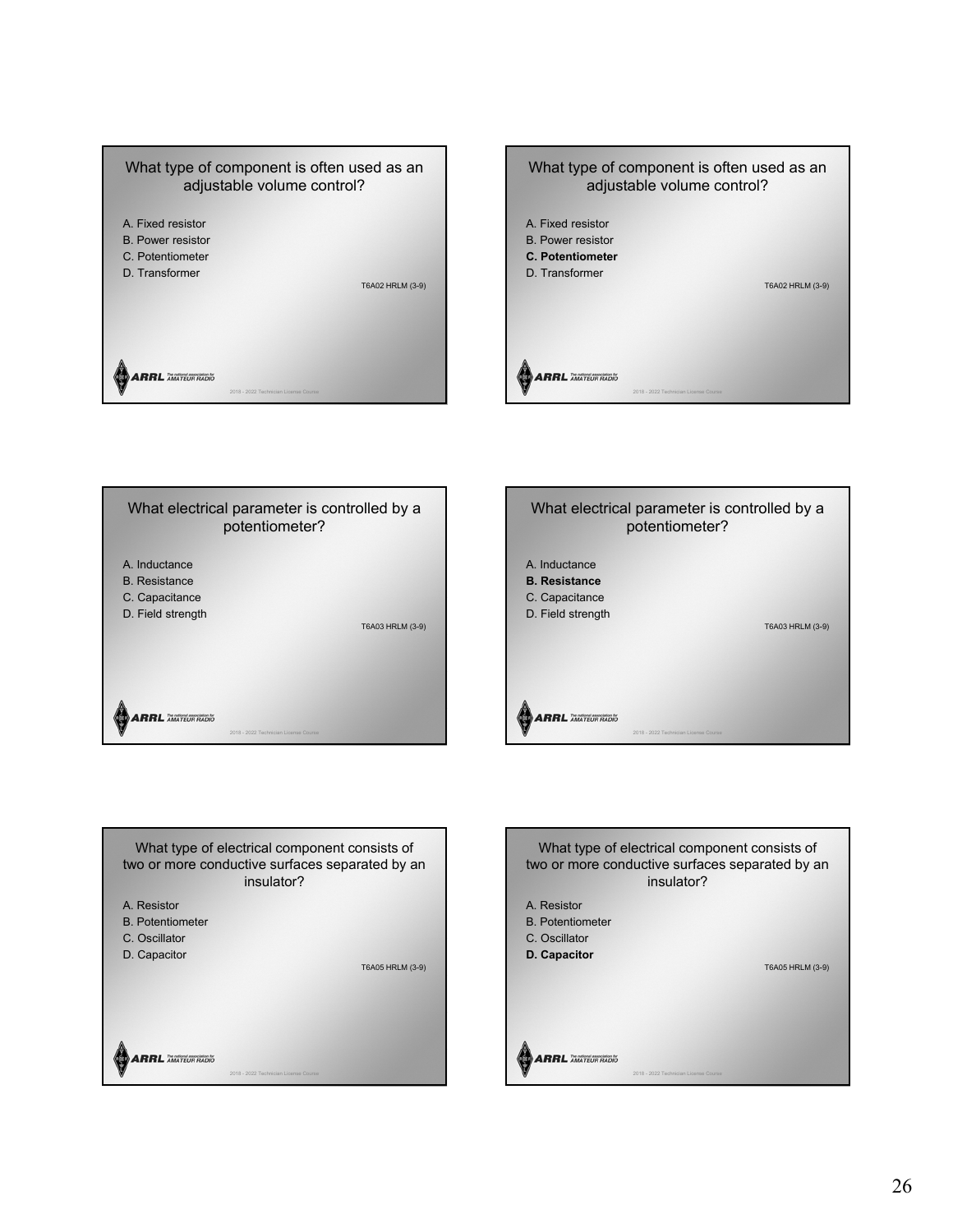



A. Variable capacitor B. Transformer C. Transistor D. Diode T6D06 HRLM (3-9) What component is commonly used to change 120V AC house current to a lower AC voltage for other uses?



# What is impedance?

2018 - 2022 Technician License Course

- A. A measure of the opposition to AC current flow in a circuit
- B. The inverse of resistance

**ARRL** AMATEUR RADIO

- C. The Q or Quality Factor of a component
- D. The power handling capability of a component

T5C12 HRLM (3-10)

**ARRL AMATEUR RADIO** 

# What is impedance? **A. A measure of the opposition to AC current flow in a circuit** B. The inverse of resistance C. The Q or Quality Factor of a component D. The power handling capability of a component T5C12 HRLM (3-10) **ARRL** AMATEUR RADIO

2018 - 2022 Technician License Course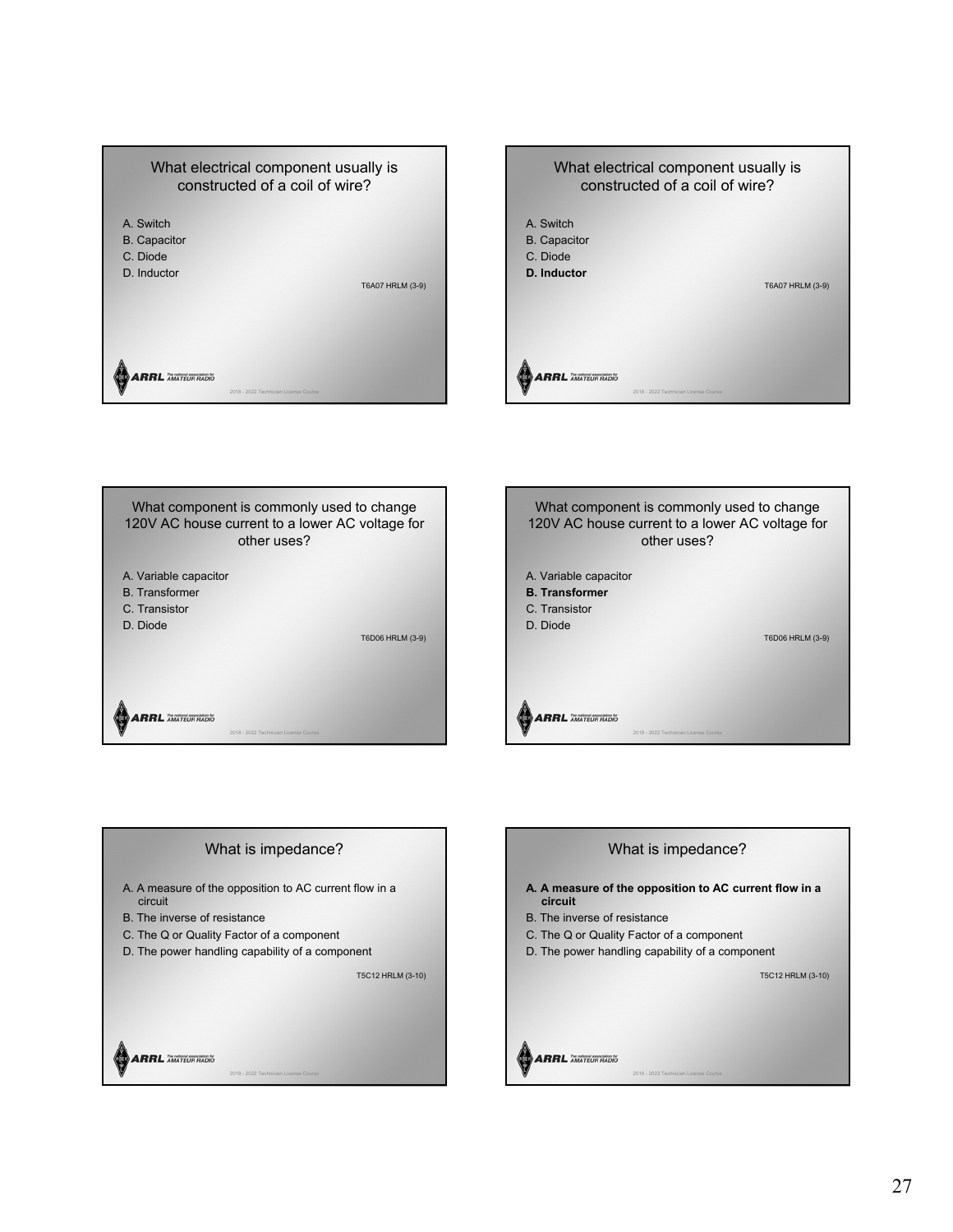









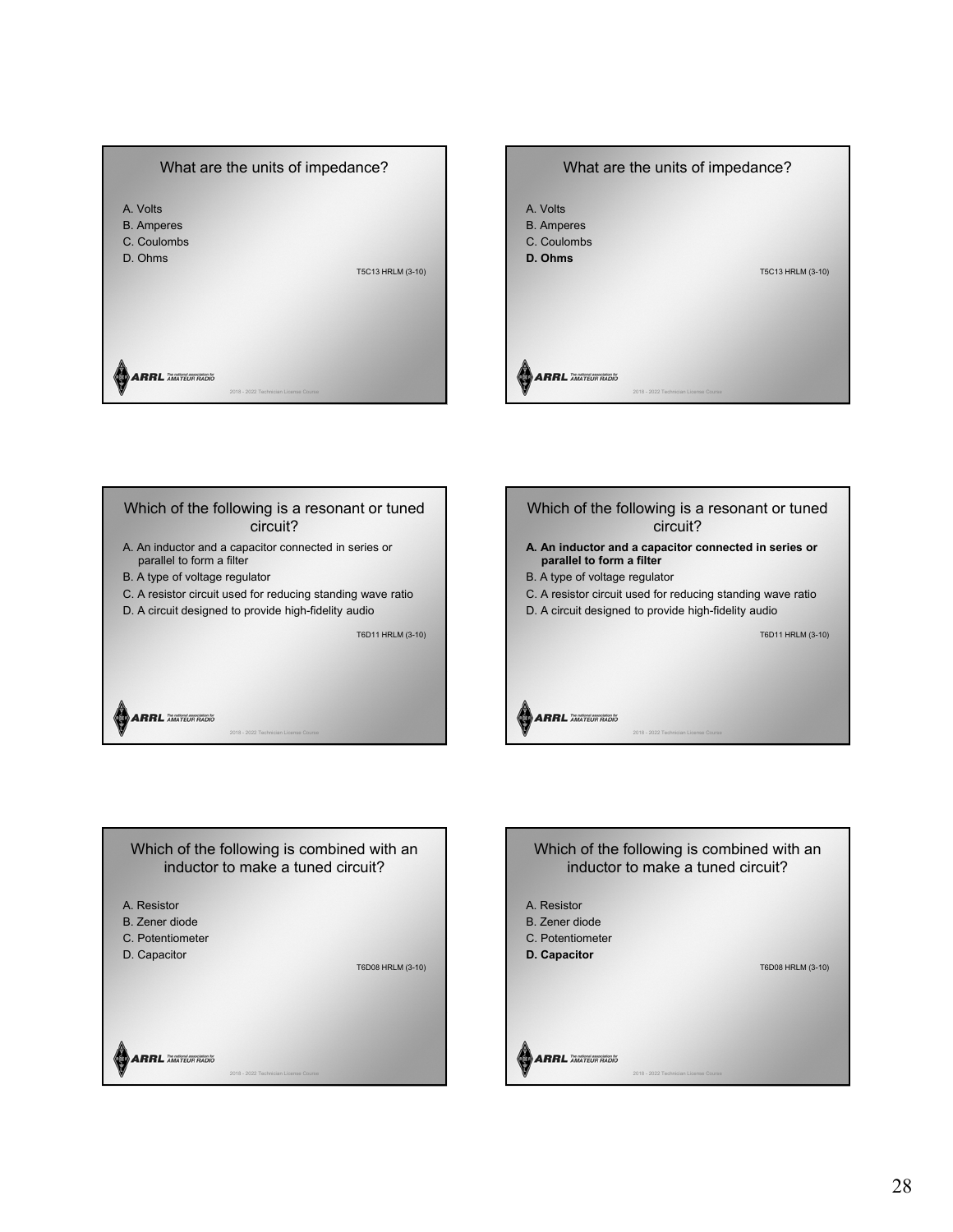

T6B01 HRLM (3-12)



T6A09 HRLM (3-12)



What class of electronic components uses a voltage or current signal to control current flow?

A. Capacitors B. Inductors C. Resistors D. Transistors

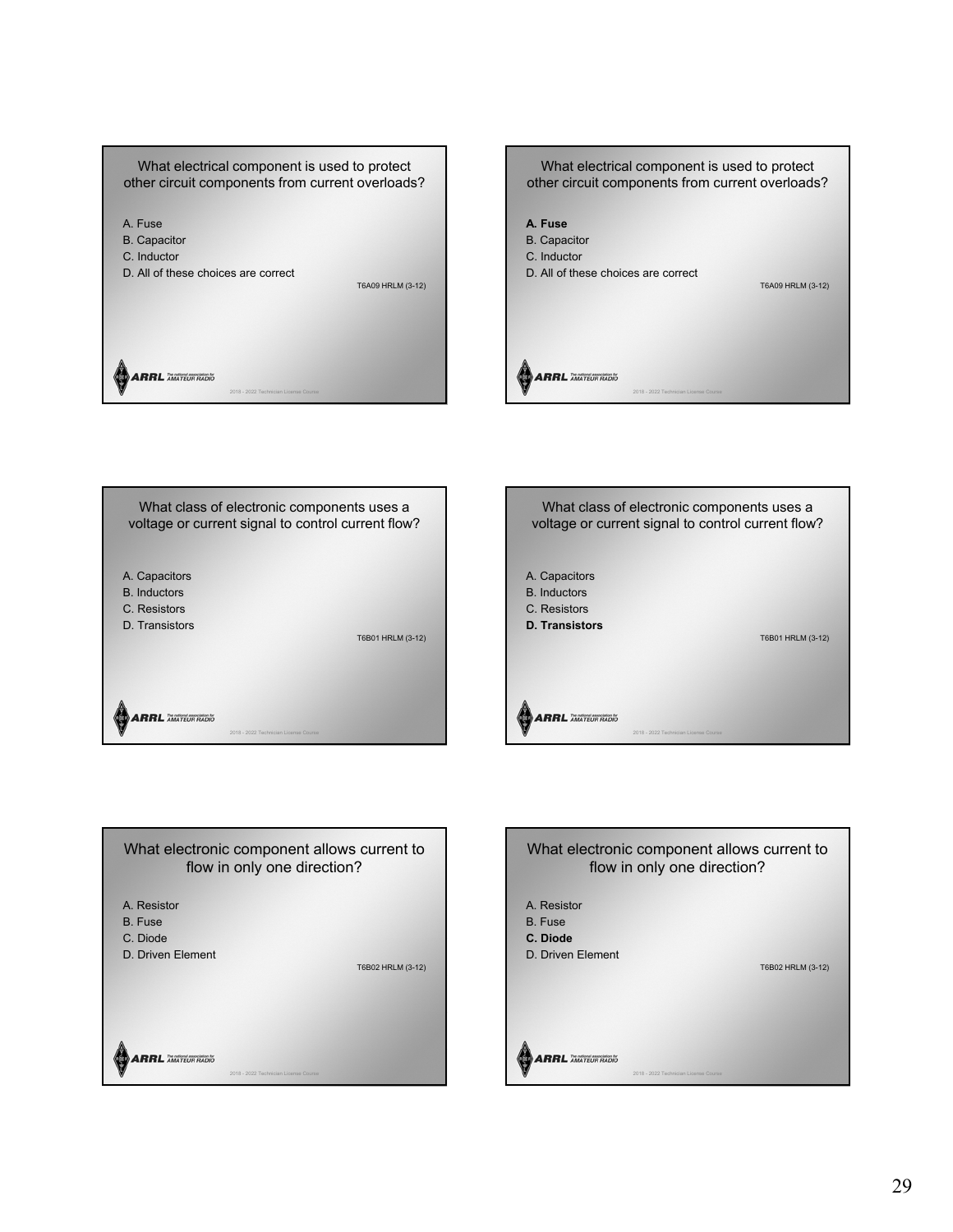



Which of the following components can consist of three layers of semiconductor material? A. Alternator B. Transistor C. Triode D. Pentagrid converter T6B04 HRLM (3-12) **ARRL** AMATEUR RADIO 2018 - 2022 Technician License Course





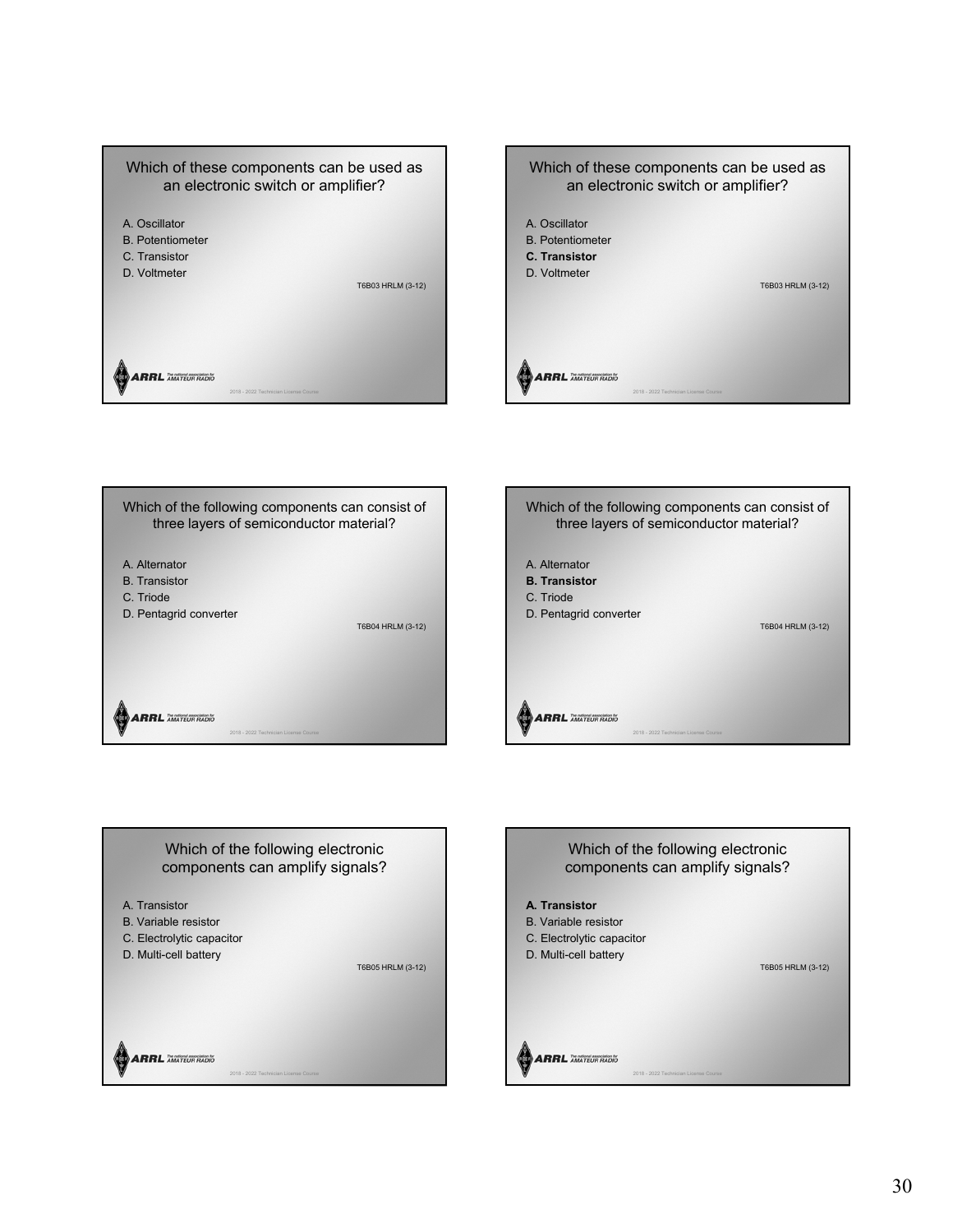



T6B07 HRLM (3-12)





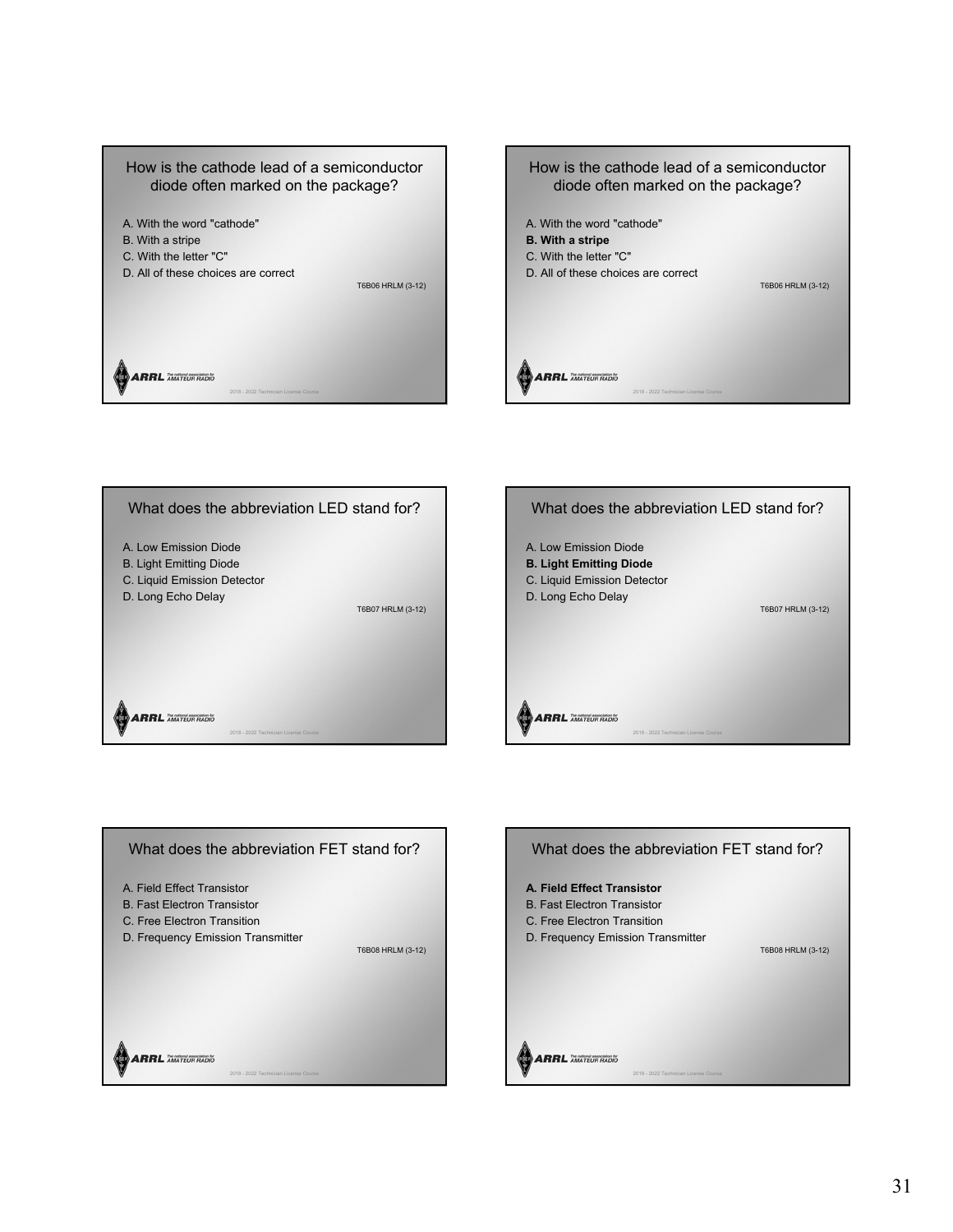









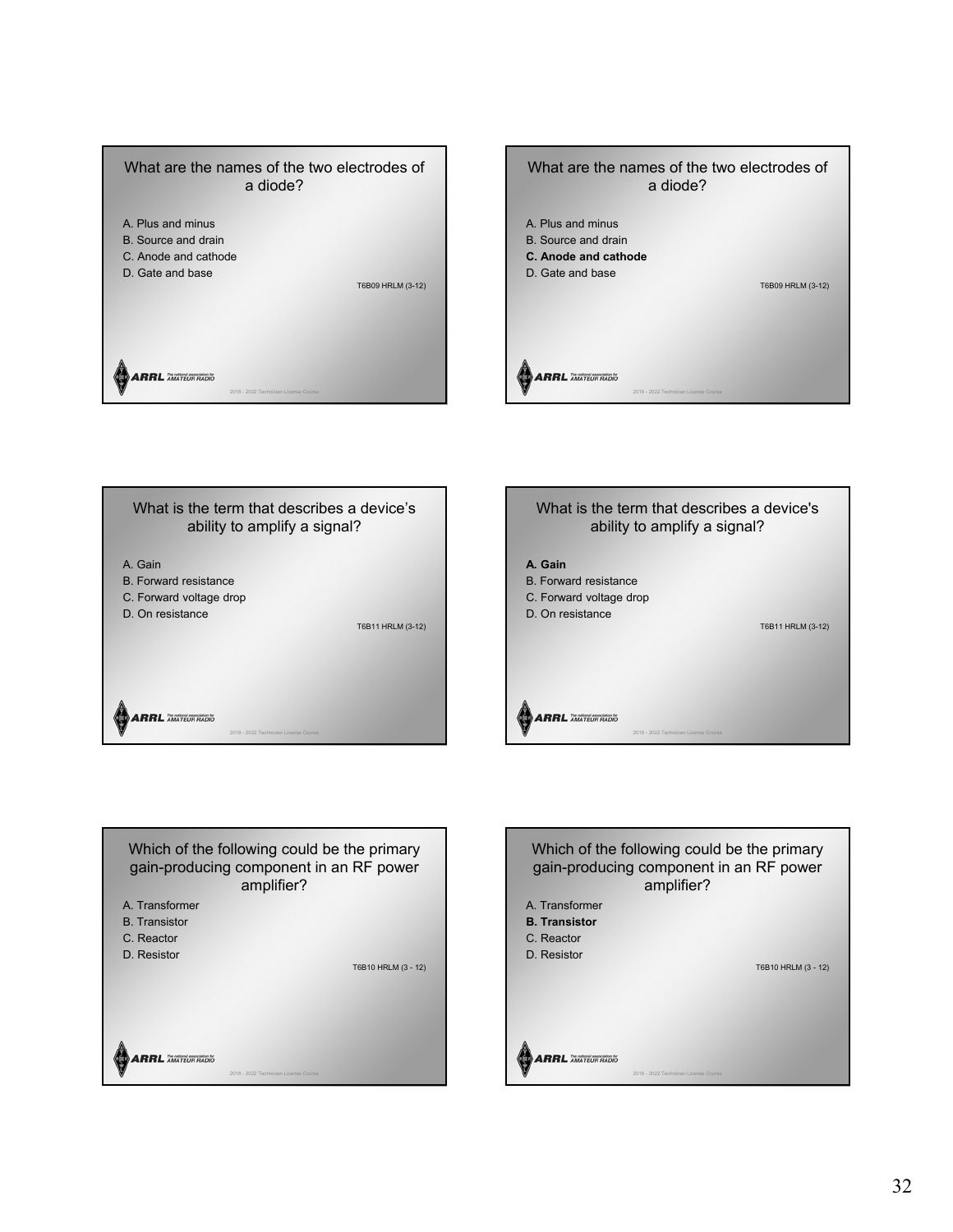









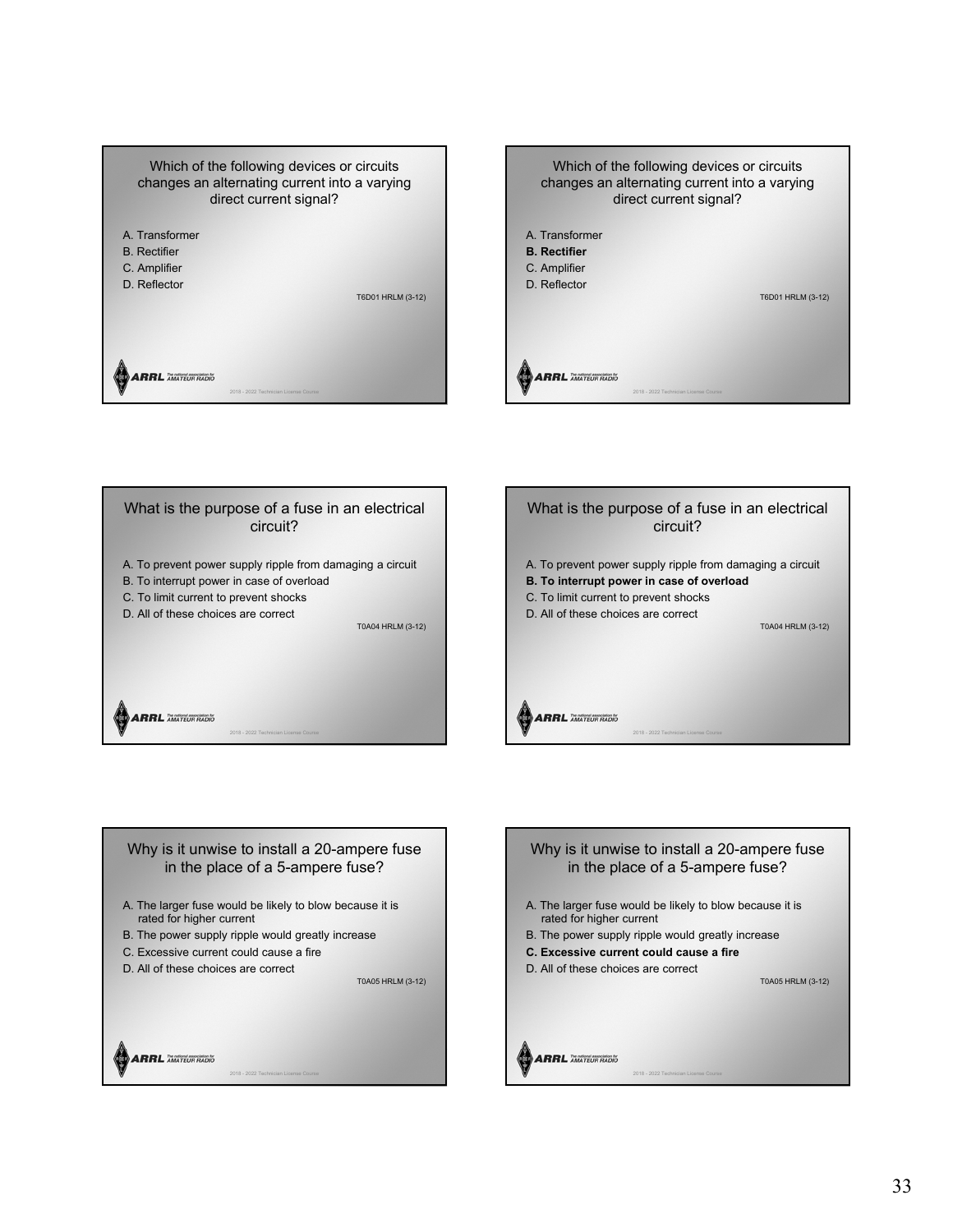



What is the name of a device that combines several semiconductors and other components into one package? A. Transducer B. Multi-pole relay C. Integrated circuit D. Transformer T6D09 HRLM (3-12) **ARRL** AMATEUR RADIO 2018 - 2022 Technician License Course





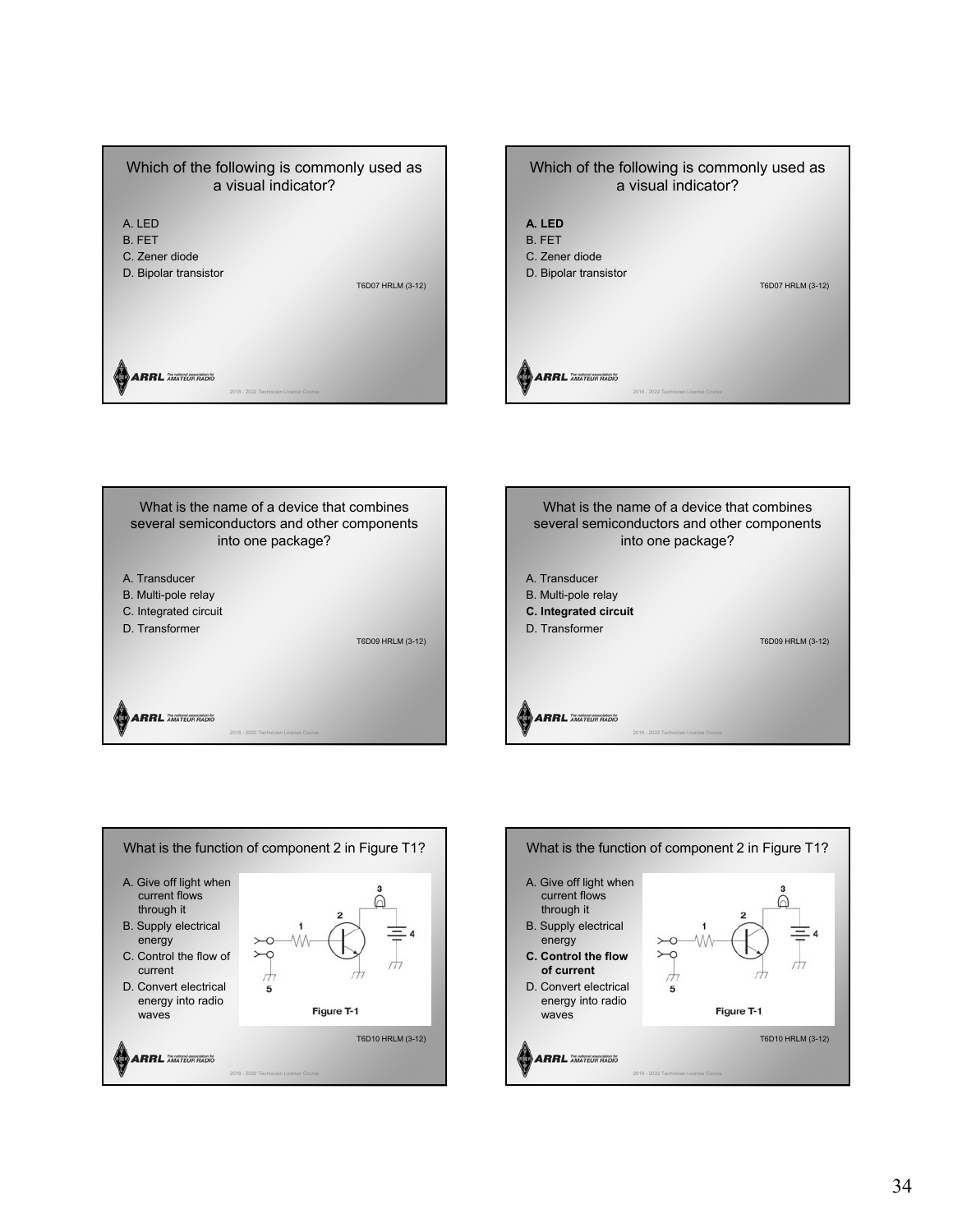





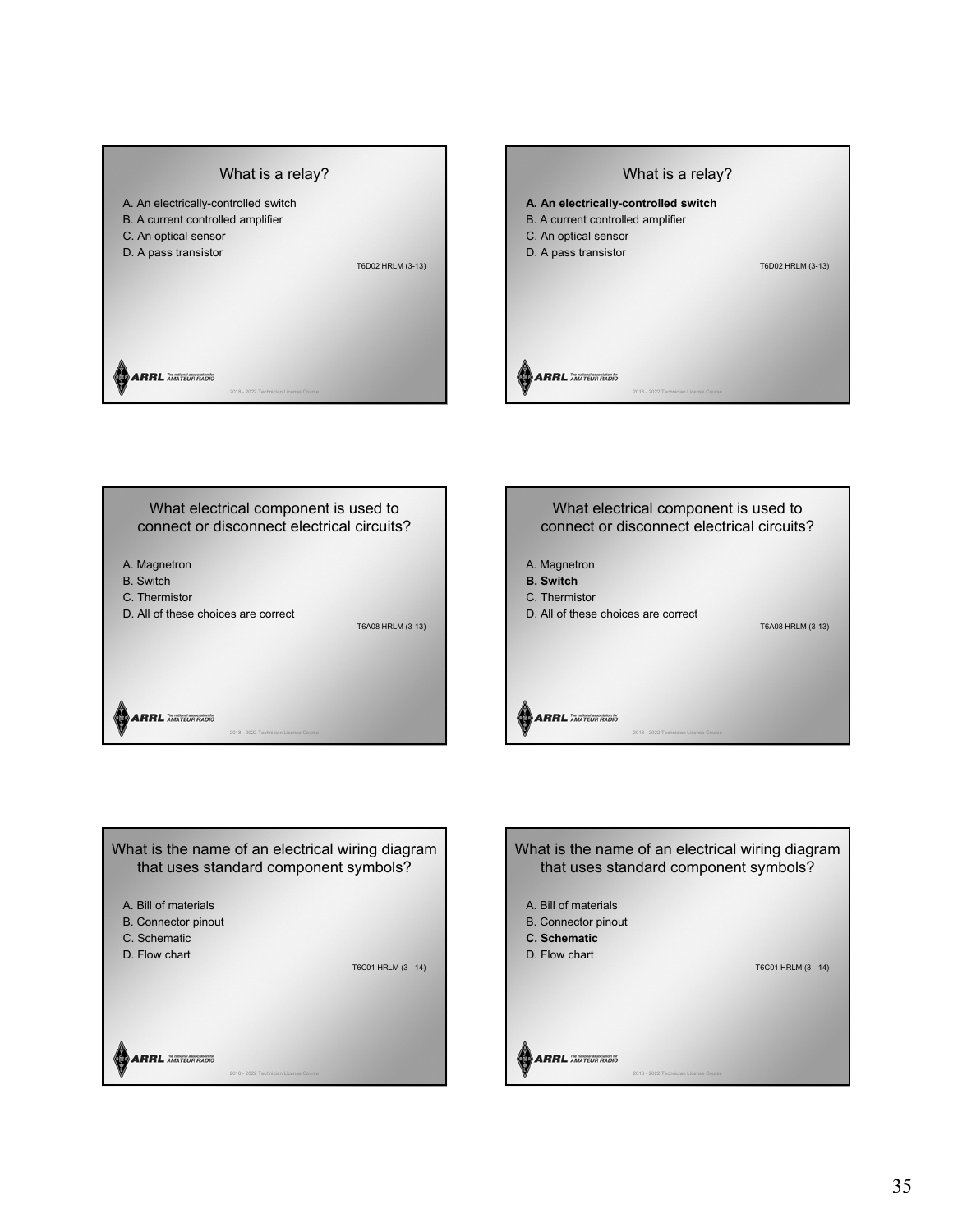







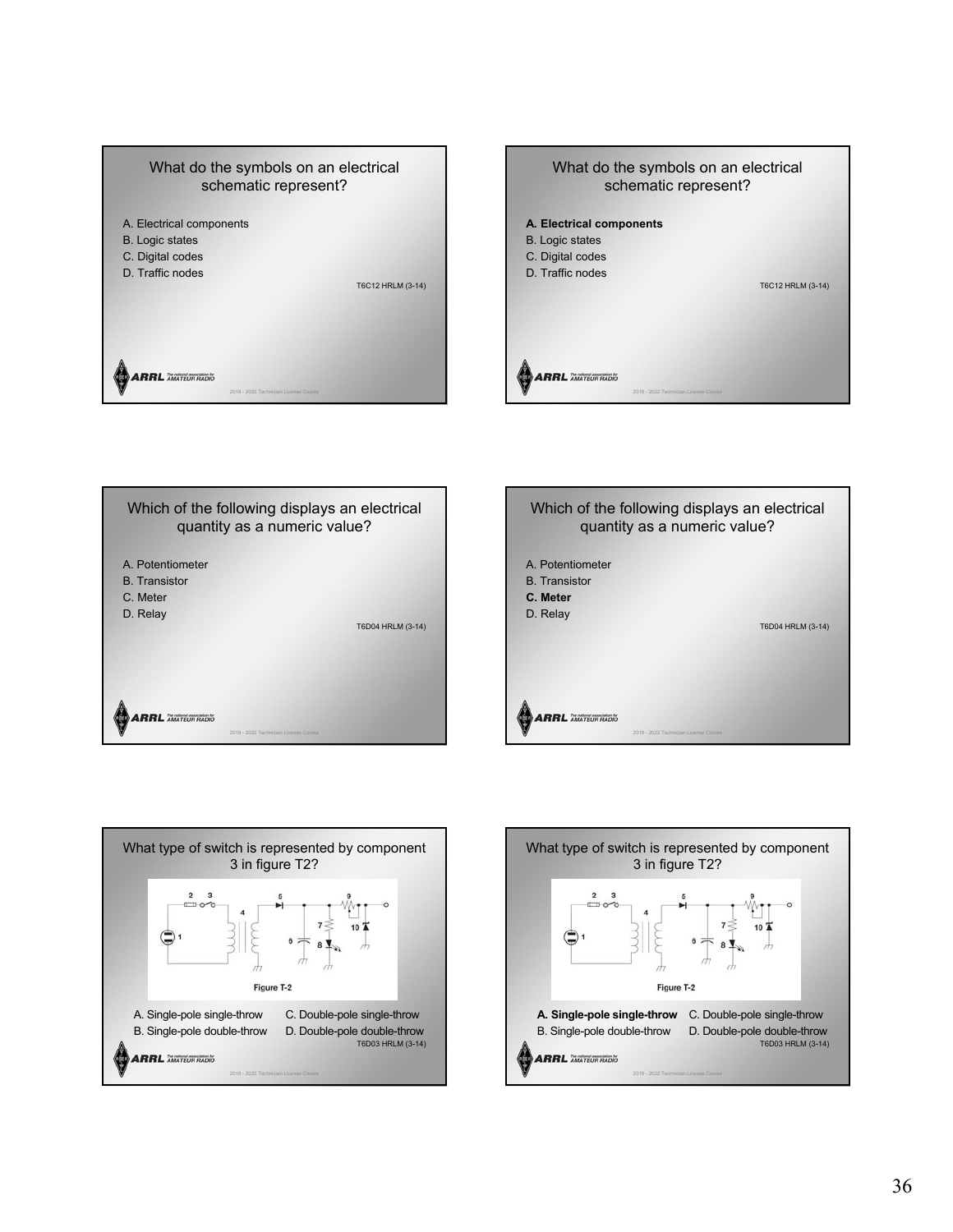









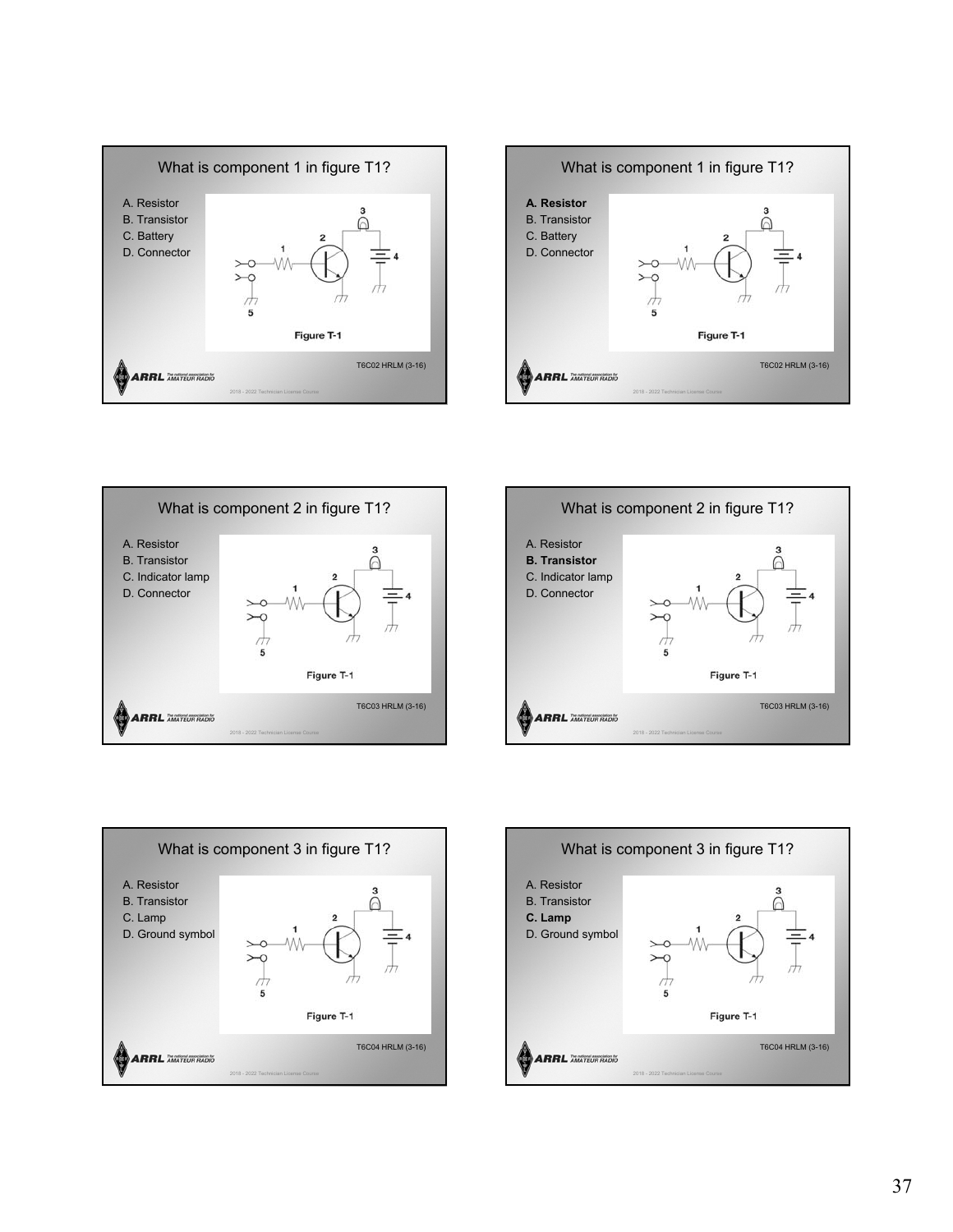









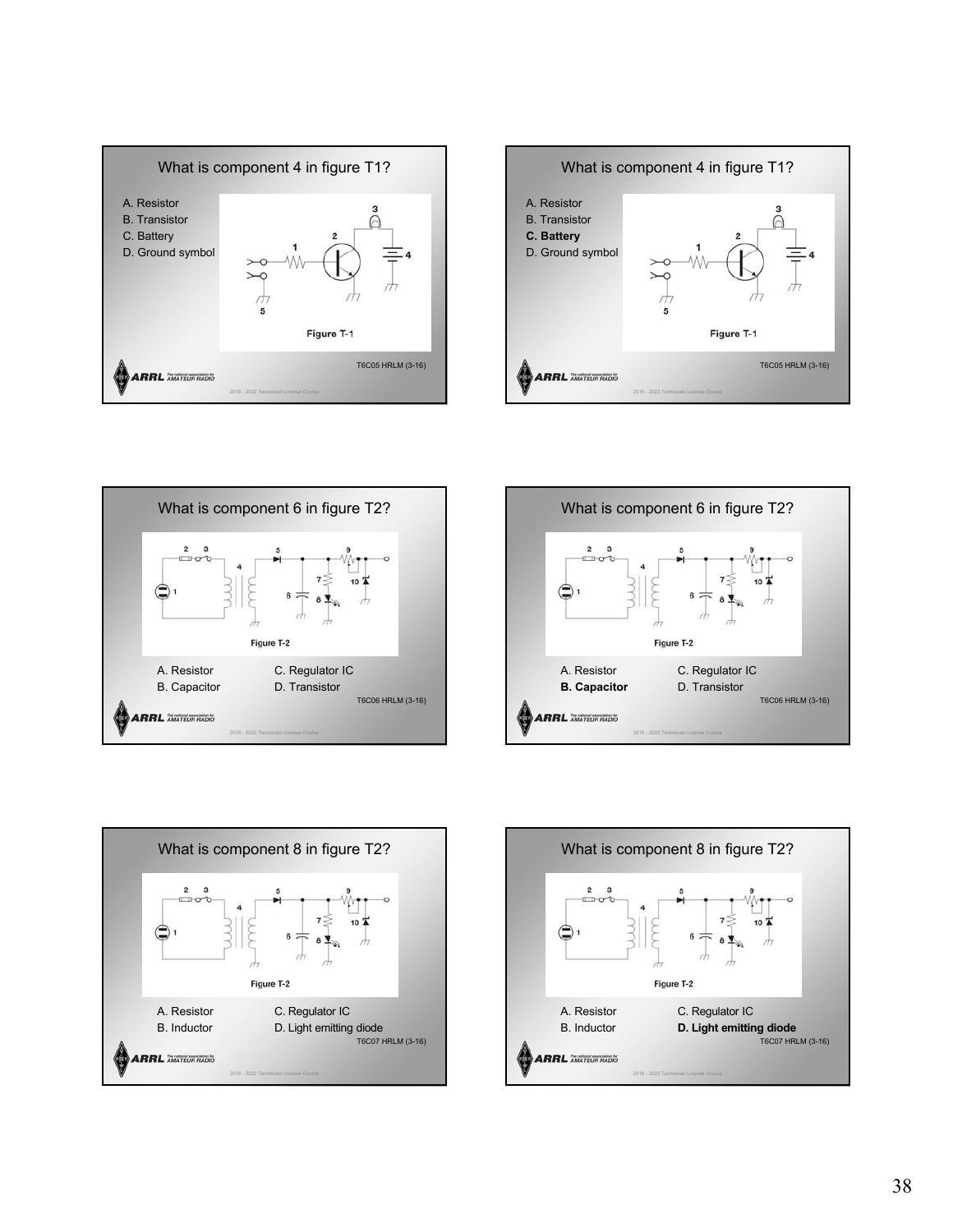









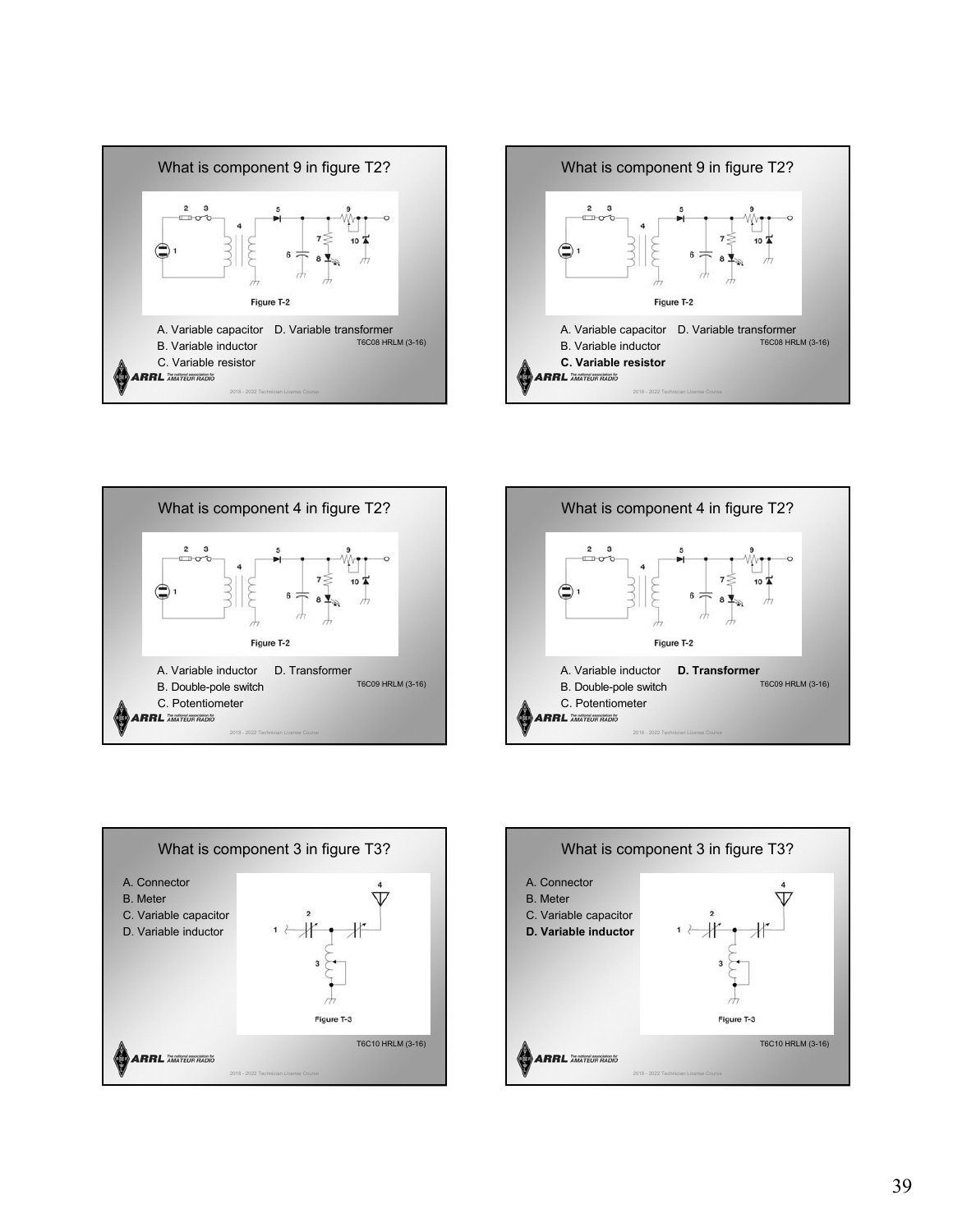